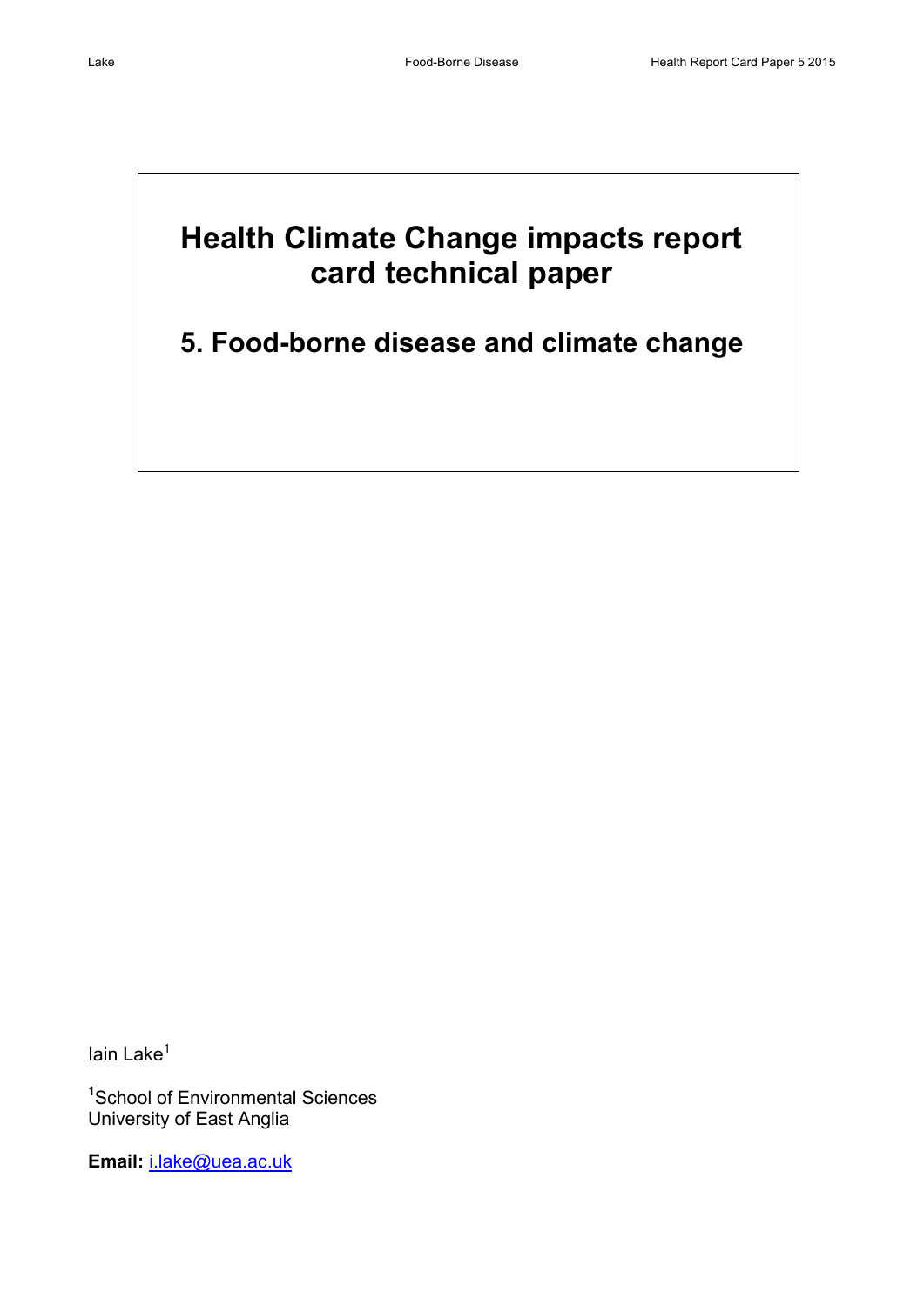- Food borne disease can have both infectious (e.g. bacteria) and noninfectious causes (e.g. pesticide residues).
- Higher temperatures increase the number of cases of salmonella (H), but the incidence of salmonellosis is declining in the UK due to improvements in food hygiene (H)
- Foodborne illness caused by *Campylobacter* is an important and increasing public health issue. Environmental and weather factors play a role in transmission [M].
- For both *Salmonella* and *Campylobacter* the burden and severity of illness is greatest in older adults and young children [H]
- There has been an expansion of the biogeographical ranges of some harmful warmer water phytoplankton species into higher latitudes. For example, there has been an apparent increasein *Protoceratium reticulatum* (a producer of toxins) in UK waters [M]
- Marine vibrio pathogens, which can cause gastro- enteritis and septicaemia, have led to disease outbreaks in Northern Europe and are now being routinely isolated from UK shellfish and bathing waters in the summer.[M]
- Food safety is highly controlled at the National and EU level [H]

# **What we know What may happen**

- There are a large number of pathways through which climate change may affect food borne disease and contamination. Only a few of these have been pathways have been investigated (M)
- Higher temperatures are not likely to have a significant effect on the incidence of food poisoning cases due to salmonella because the incidence of this disease is declining (H).
- Uncertainty regarding the mechanisms by which environment and weather factors affect transmission of campylobacter, makes it difficult to make any assessment regarding climate change impacts. (L)
- Most vibrio species of human health relevance grow preferentially in warm (>15 ºC) sea water. Increasing sea temperatures around the UK may result in an increase in marine vibrio infections  $[L]$
- The relatively high level of regulation regarding food safety from farm to fork provides the UK with resilience to adapt climate change (H)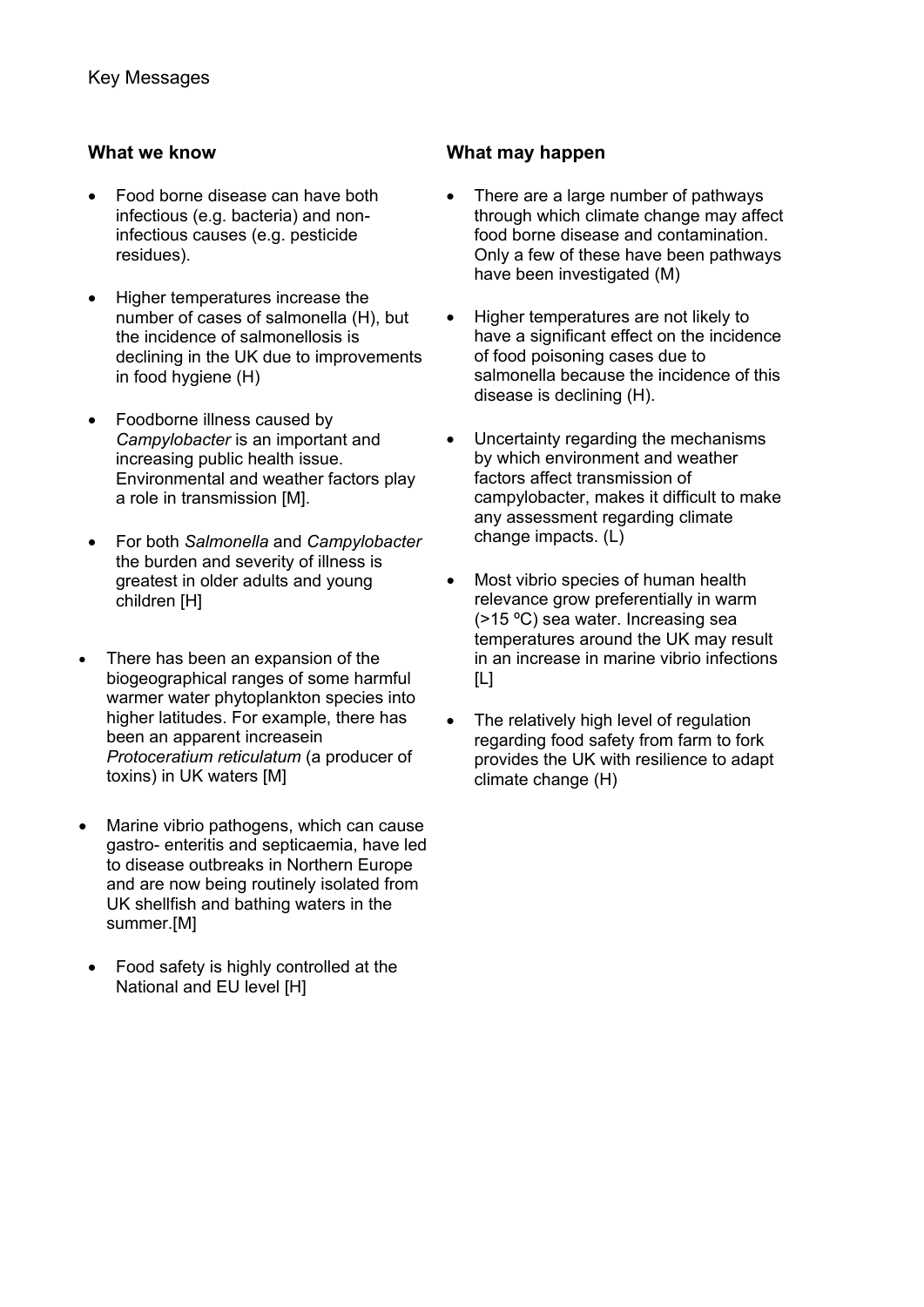# **Introduction and Scope**

Climate change has the potential to have an impact upon food in the UK in a wide variety of ways. A summary of all the potential consequences is presented in Figure 1 [\(Lake et al.](#page-17-0)  [2012\)](#page-17-0). On the left of this Figure are the principal causes and impacts of climate change. These can influence the environment in a number of ways, such as increasing extremes of weather and rising sea levels. In turn, these lead to effects which impact upon agriculture and food processing. Examples of these effects include changes in crop yields, seasonal shifts in food production, altered use of pesticides and fertilisers, changing demands for irrigation water and elevated temperatures along the food chain. Agriculture and food processing can also be affected by attempts to reduce greenhouse gas emissions associated with the food chain (mitigation). Examples of such initiatives include changing regimes for the application of fertilisers, different crop varieties, or a reduction in the use of energy intensive pesticides. Any impacts on agriculture and food processing associated with climate change are likely to be adapted to by further modifications to agriculture and food processing. Finally consumers may change their food choices to mitigate against climate change. An example of this could be reducing their consumption of red meat. All these changes can have implications on the types and quality of the food that individuals consume which in themselves could have impacts upon health.

Figure 1: Pathways through which climate change affects food [\(Lake et al. 2012\)](#page-17-0) [\(Adapted from McMichael](#page-17-1)  [et al. 2006\)](#page-17-1)

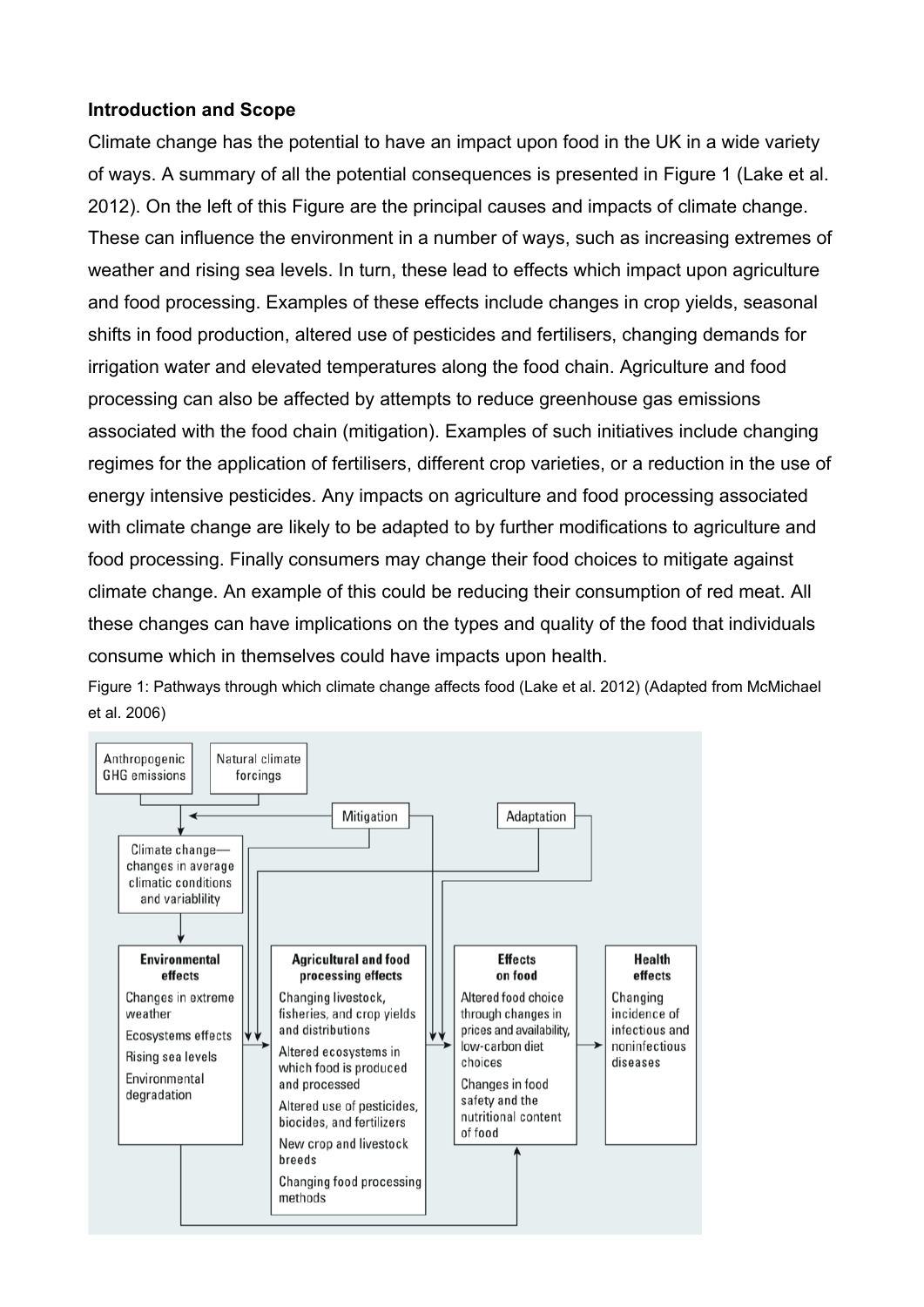Given the large number of pathways, climate change may have many impacts upon food with consequences for health. In this review we focus upon two infectious diseases, *Campylobacter* and *Salmonella*. These two are chosen because, in addition to their public heath importance, there is much evidence that these infections are influenced by existing climate variability especially temperature [\(Lake et al. 2009a\)](#page-17-2). Therefore, under a warmer climate, incidence of these infections may change, and the relationships between these and weather have been researched. In addition to these two infections the review will also consider in less detail a number of potential impacts which are less well documented in the **literature** 

Before proceeding it is worth noting that although the geographical focus of this review is the UK, international borders can be crossed by food-borne disease implying that changes in foodborne illness in one country may have consequences in other countries. For example, of the infectious intestinal disease recorded in the UK (of which food-borne illness is a subset) 8-12% are estimated to have been caught overseas [\(Food Standards](#page-16-0)  [Agency 2011a\)](#page-16-0). Furthermore the food supply chain is global and so any impacts of the food supply chain in one country can have impacts elsewhere. Only 53% of the total food consumed in Britain is home grown [\(DEFRA 2013\)](#page-16-1). This percentage varies by food product; in 2010 60.6% of vegetables consumed were produced in the UK in contrast to 12.1% of fruit [\(DEFRA 2011\)](#page-16-2). Climate change impacts upon the food supply in other countries will have an impact on some of the food consumed in UK. Food and drink are also important export markets for the UK and so climate change induced food safety changes in the UK could have global consequences. In 2012 the total value of food and drink exported was £18.2bn [\(DEFRA 2013\)](#page-16-1). Around three quarters of this is exported to other EU countries [\(Food and Drink Federation 2012\)](#page-16-3).

#### **The Evidence;** *Campylobacter*

In developed countries, including the UK, *Campylobacter* is the most common bacterial cause of diarrhoeal disease. It can cause abdominal pain and severe diarrhoea. Clinical complications include Guillain-Barre syndrome (GBS), reactive arthritis and irritable bowel syndrome. GBS requires intensive care in some 20% of cases, and even in high income countries case-fatality rates are in the range 3-10% [\(World Health Organisation 2012\)](#page-19-0). Although poultry consumption is widely implicated as a source of *Campylobacter* infection many other factors are thought to play a role and many features of the disease are difficult to explain (e.g. the spring peak). Consequently the epidemiology of *Campylobacter* is acknowledged to be complicated [\(Nichols et al. 2012\)](#page-18-0) and the transmission pathways for a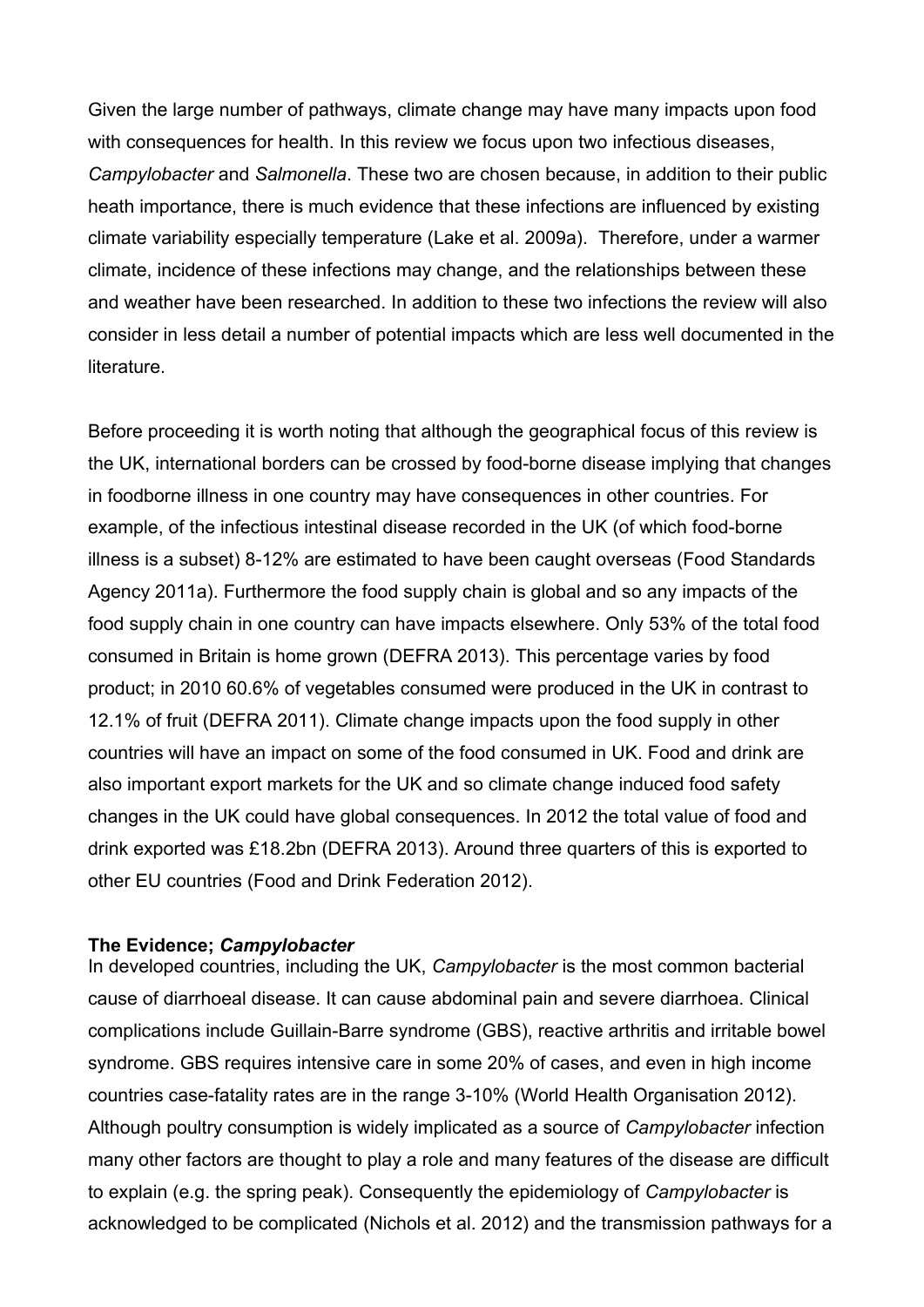large proportion of cases are unknown [\(Tam et al. 2006\)](#page-18-1). In terms of quantifying UK health outcomes following *Campylobacter* infection, the best source of information is the recent Infectious Intestinal Disease 2 study [\(Food Standards Agency 2011a\)](#page-16-0). This estimates that *Campylobacter* is the major bacterial Infectious Intestinal Disease agent in the UK, leading to over 500,000 cases and 80,000 consultations to general practice annually [\(Tam et al.](#page-18-2)  [2012\)](#page-18-2). A slightly older study focusing upon England and Wales only was conducted when *Campylobacter* incidence was some two-thirds lower estimated that it led to around 16,000 hospital admissions and 80 deaths [\(Adak et al. 2005\)](#page-15-0). In 2008 the annual cost of acute *Campylobacter* infection was estimated to be nearly £600 million for England and Wales [\(BBSRC et al. 2010\)](#page-15-1).Reported *Campylobacter* illness also appears to be increasing. After falls in reported cases in England and Wales in the early 2000's, cases have risen continuously since the middle of that decade [\(Health Protection Agency 2011\)](#page-16-4). Similar trends are reported in Scotland [\(Health Protection Scotland 2013\)](#page-16-5) and Northern Ireland [\(Public Health Agency 2013\)](#page-18-3). These increases have been occurring in spite of biosecurity initiatives to exclude *Campylobacter* from poultry flocks [\(Allen VM and DG. 2005\)](#page-15-2). *Campylobacter* is identified as a priority pathogen for action by the UK Food Standards Agency [\(Food Standards Agency 2011b\)](#page-16-6). Historically, Campylobacter exhibits few outbreaks but these have been increasing and are often associated with the consumption of chicken liver pate and parfait.

*Campylobacter* shows a strong seasonal variability leading many researchers to believe that it may be affected by climate change. This is coupled with numerous studies indicating that *Campylobacter* infections are associated with climate variability. The most commonly reported factor is a positive association with temperature [\(Kovats et al. 2005;](#page-17-3) [Lake et al.](#page-17-2)  [2009a;](#page-17-2) [Naumova et al. 2007\)](#page-17-4). Association with precipitation has also been reported [\(Weisent et al. 2014\)](#page-19-1), although not in studies from the UK. Hence *Campylobacter* is likely to be sensitive to climatic factors. However, our understanding of the reasons behind this is limited. For example the response of *Campylobacter* cases to season and weather patterns has been attributed in the literature to a variety of factors such as the cycling of the organisms in natural reservoirs, seasonality of countryside use, changes in food consumption (e.g. barbecuing associated with warmer weather), as well as changing fly populations. *Campylobacter* transmission to humans is complex ecologically with multiple hosts and transmission pathways [\(Kovats et al. 2005\)](#page-17-3), and currently is poorly understood. Unlike other bacteria Campylobacter does not multiple outside the mammalian gut.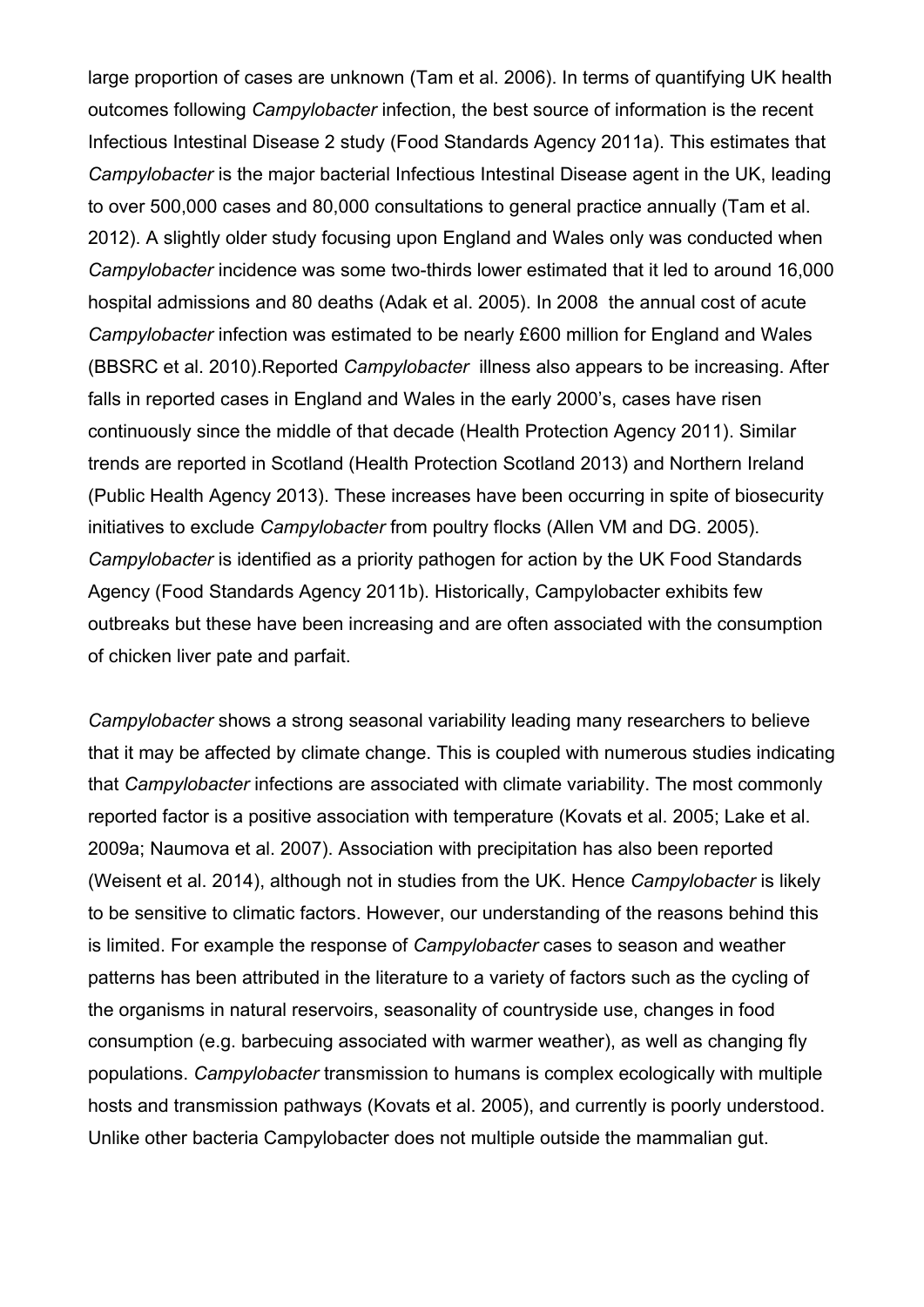In terms of where the burden of disease falls, higher *Campylobacter* incidence in rural areas is a common finding in many studies, including Canada and USA [\(Levesque et al.](#page-17-5)  [2013;](#page-17-5) [Pasturel et al. 2013\)](#page-18-4). However there are exceptions such as in New Zealand, where research has identified higher incidence in urban areas with the exception of young children [\(Spencer et al. 2012\)](#page-18-5). In terms of UK studies, the highest incidence of reported cases has been confirmed in rural areas of England and Wales [\(Nichols et al. 2012\)](#page-18-0). One of the most detailed UK studies comes from Scotland where although no overall rural excess was found, there was a rural excess in children under 5 years of age [\(Strachan et](#page-18-6)  [al. 2009\)](#page-18-6), to a certain degree confirming the New Zealand findings [\(Spencer et al. 2012\)](#page-18-5) and those from a Danish study [\(Ethelberg et al. 2005\)](#page-16-7). Through the use of Multilocus Sequence Typing (a molecular biology technique to characterise microbial species using the DNA sequences of gene fragments), Strachan et al., [\(2009\)](#page-18-6) were able to attribute *Campylobacter* infections to different sources. They argue that the major source of infection for young children in urban areas is chicken, whereas for rural children ruminant and other avian sources are of elevated importance. Unfortunately, limitations in the methodology prevented a recent all-Ireland study investigating urban-rural differences in incidence [\(Danis et al. 2009\)](#page-15-3).

A recent study in England and Wales indicates that the burden of illness is higher in less deprived areas [\(Nichols et al. 2012\)](#page-18-0), although it is worth noting that because this study is based upon reported cases of *Campylobacte*r, some differences may be due to differential reporting between individuals in different levels of deprivation [\(Lake et al. 2009b\)](#page-17-6). In addition, because this study is based upon an ecological measure of deprivation it does not necessarily imply that a more deprived individual is likely to have lower levels of *Campylobacter.* Similar findings also based upon ecological measures of deprivation been found in Scotland [\(MacRitchie et al. 2013\)](#page-17-7). No similar work appears to have been undertaken in Northern Ireland.

[Gillespie et al. \(2008\)](#page-16-8) focussed upon individuals and examined differences in incidence between individuals and their socioeconomic classification [\(NS-SEC for further details see](#page-15-4)  [Bibby and Shepherd 2001\)](#page-15-4) upon *Campylobacter* incidence in England and Wales. It found that *Campylobacte*r incidence in individual's whose work was often done in an office or other professional environment was slightly higher than in those whose jobs related to more manual work. However, incidence was actually highest in people working in semiroutine occupations. A limitation of this study is that an individual's socioeconomic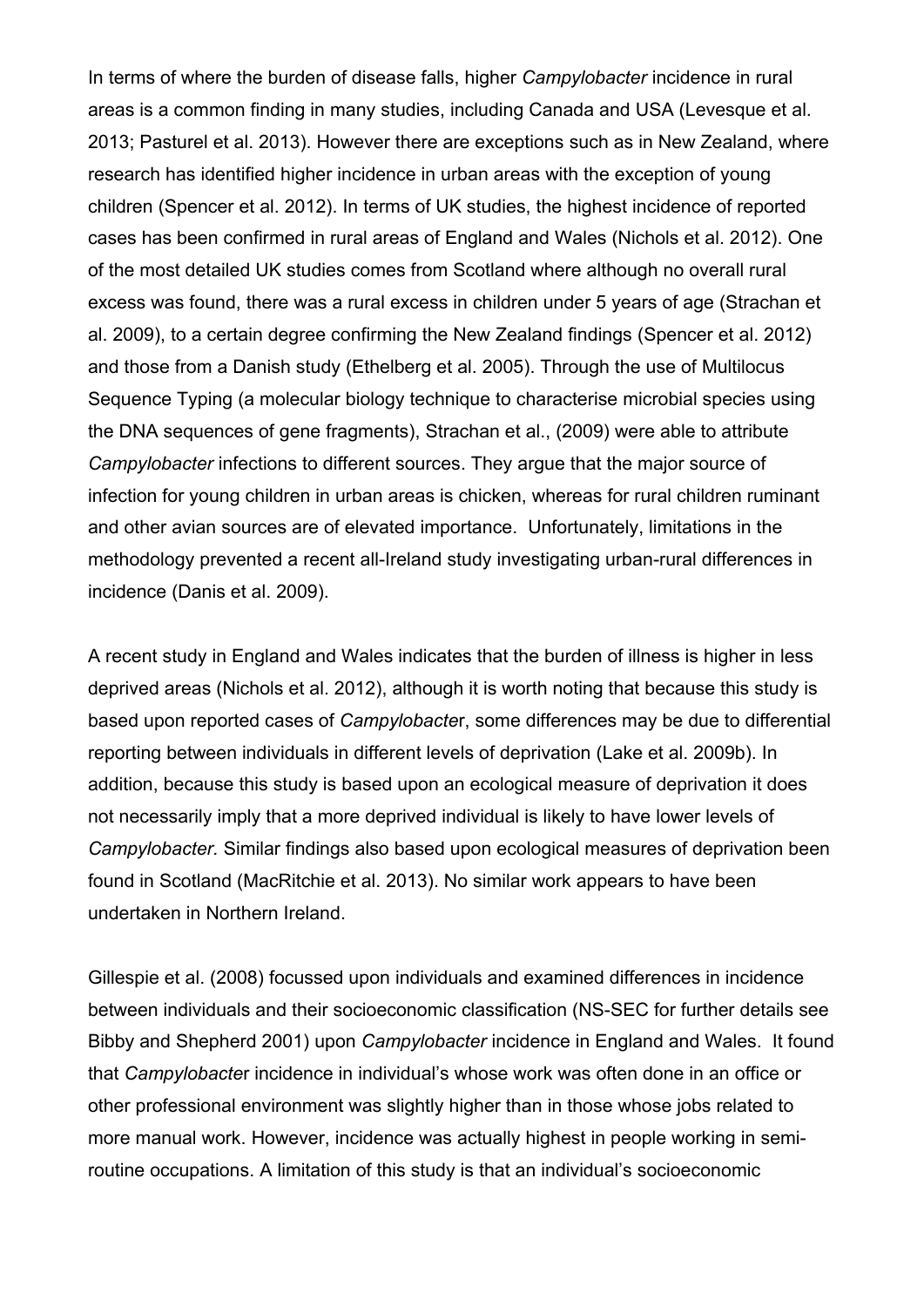classification, based upon their occupation, may not accurately reflect the socioeconomic status of the household unit within which they live [\(Chandola et al. 2003\)](#page-15-5).

In terms of ethnicity, Gillespie et al., [\(2008\)](#page-16-8) found that in England and Wales the burden of *Campylobacter* illness was greatest in the Pakistani population in comparison to the white population. Levels in other ethnic groups such as Indian, Black and Chinese were lower. Again it is important to recognise that some of these differences may represent differences in reporting between communities and not actual disease. Similar work does not appear to have been undertaken in Scotland and Northern Ireland. Turning to gender, Gillespie et al., [\(2008\)](#page-16-8) found that in England and Wales the burden of disease was slightly higher in males than in females, a result confirmed in Scotland [\(Smith-Palmer and Cowden 2008\)](#page-18-7). In terms of the age distribution of reported cases (reported cases being just a fraction of the total disease burden) the highest burden appears to fall on infants [\(<1 year, 120 cases](#page-16-8)  [/100k p/a; Gillespie et al. 2008\)](#page-16-8). Incidence then decreases for the ages 2-13 years (74.8 – 15.8 cases /100k p/a) but rises again until age 22 (56.3 cases /100k p/a). Incidence then remains relatively constant between ages 22 and 69 (52.7 cases / 100k p/a) before falling from age 70 onwards [\(Gillespie et al. 2008\)](#page-16-8). It is worth noting that although incidence may be lower in the elderly, the clinical symptoms and hence the burden of disease are higher in this age group, as well as the youngest age group [\(Pacanowski et al.](#page-18-8) 2008). Similar distributions are reported in Scotland [\(Smith-Palmer and Cowden 2008\)](#page-18-7) and Northern Ireland [\(Public Health Agency 2013\)](#page-18-3) although due to differing age categories within which *Campylobacter* is reported, exact comparisons are problematic. In terms of trends over time, as the UK population ages the number of reported *Campylobacter* cases has increased in older individuals. However, as well as the absolute number of reports increasing it has also been observed that *Campylobacter* incidence is increasing in older people [\(Nichols et al. 2012\)](#page-18-0).

#### **The Evidence;** *Salmonella*

Infection with *Salmonella* bacteria leads to diarrhoea, fever and abdominal cramps, usually 1 – 3 days after the initial infection. Symptoms generally last for 4-6 days but in some individuals the patient may need to be hospitalised. Although there are a number of potential pathways of transmission for *Salmonella*, the consumption of raw or undercooked eggs or poultry are recognised to be of major importance. Several thousand *Salmonella* species (serotypes) have been identified and these have differing routes of transmission. For example *Salmonella* Enteritidis is commonly associated with eggs whereas *Salmonella* Typhimurium is associated with a wider variety of foods [\(Lake et al. 2009a\)](#page-17-2). The second,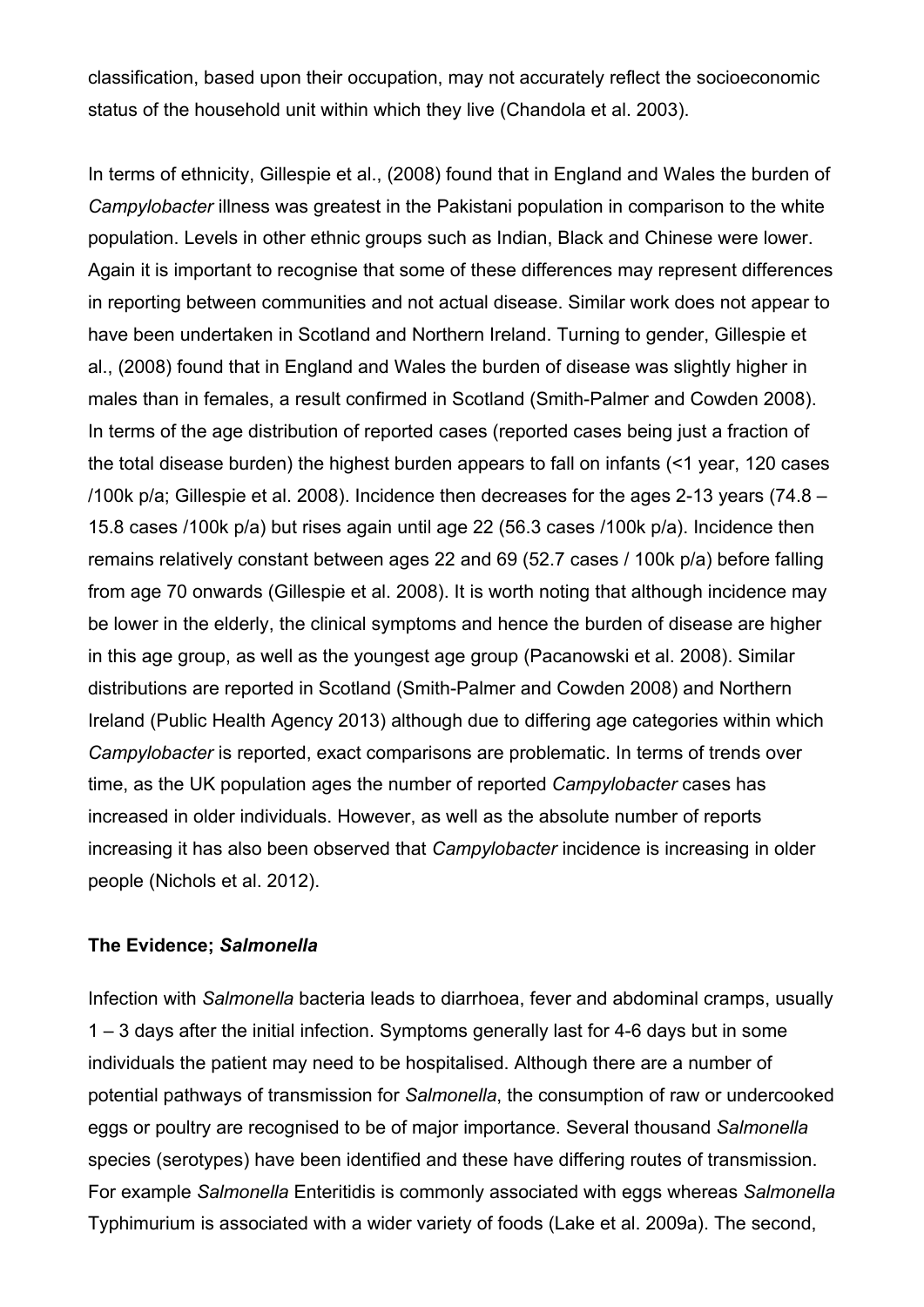more recent Infectious Intestinal Disease (IID2) survey is the best source of information on the incidence of *Salmonella* infection and estimates that there are just under 39,000 cases of *Salmonella* a year leading to just over 11,000 GP consultations [\(Tam et al. 2012\)](#page-18-2). This is a large reduction in cases in comparison to the early 1990's. In contrast to *Campylobacter*, *Salmonella* outbreaks are common and so as an illness it is likely to be prominent in public consciousness of food poisoning. Nonetheless *Salmonella* is not a priority pathogen identified by the Food Standards Agency for specific action [\(Food](#page-16-6)  [Standards Agency 2011b\)](#page-16-6). Older research focusing upon England and Wales at a time when *Salmonella* incidence was slightly higher, estimated that in 2000 it led to over 8,500 hospital admissions and 119 deaths [\(NB more estimated deaths than Campylobacter;](#page-15-0)  [Adak et al. 2005\)](#page-15-0). It has been estimated that the average cost of a *Salmonella* case is around £1,000 [\(Santos et al. 2011\)](#page-18-9). Multiplying this by the estimated community cases produces an estimate of total of UK cost of £39million p/a (This assumes that the costs of reported and non-reported cases are similar and so is probably an overestimate). Although current cases are low new Serovars may emerge with health consequences in the future [\(Cogan and Humphrey 2003\)](#page-15-6).

In terms of highlighting whether *Salmonella* is higher in rural or urban areas no UK studies appear to have been conducted. No difference has been found in studies in the USA, Germany and France [\(Arshad et al. 2008;](#page-15-7) [Delarocque-Astagneau et al. 2000;](#page-16-9) [Karsten et](#page-17-8)  [al. 2009\)](#page-17-8). One study in New Zealand found higher incidence in rural areas [\(Lal et al.](#page-17-9)  [2012\)](#page-17-9). This lack of association with local residence and rural areas, where livestock source may be expected to be more prevalent, is backed up by recent microbiological work suggesting that local domestic animals (e.g. cows and sheep) are unlikely to be a major source of *Salmonella* in humans [\(Mather et al. 2013\)](#page-17-10).

There are also no UK studies examining where the highest burden falls in socioeconomic terms. US studies have found lower incidence among areas with lower educational attainment [\(Chang et al. 2009;](#page-15-8) [Younus et](#page-19-2) al. 2007). However, a further study in Canada found higher incidence in areas of low and high median family income [\(Varga et al. 2013\)](#page-19-3). The relevance of both these studies to the UK is unknown. Again there are no UK studies examining differentiation between varying ethnic groups, but there is some evidence from the US that minority populations suffer a greater burden of *Salmonella* [\(Chang et al. 2009\)](#page-15-8). Further research confirms these findings and suggests that these higher rates are not due to a single food source, but may be due to patterns of food handling or food purchase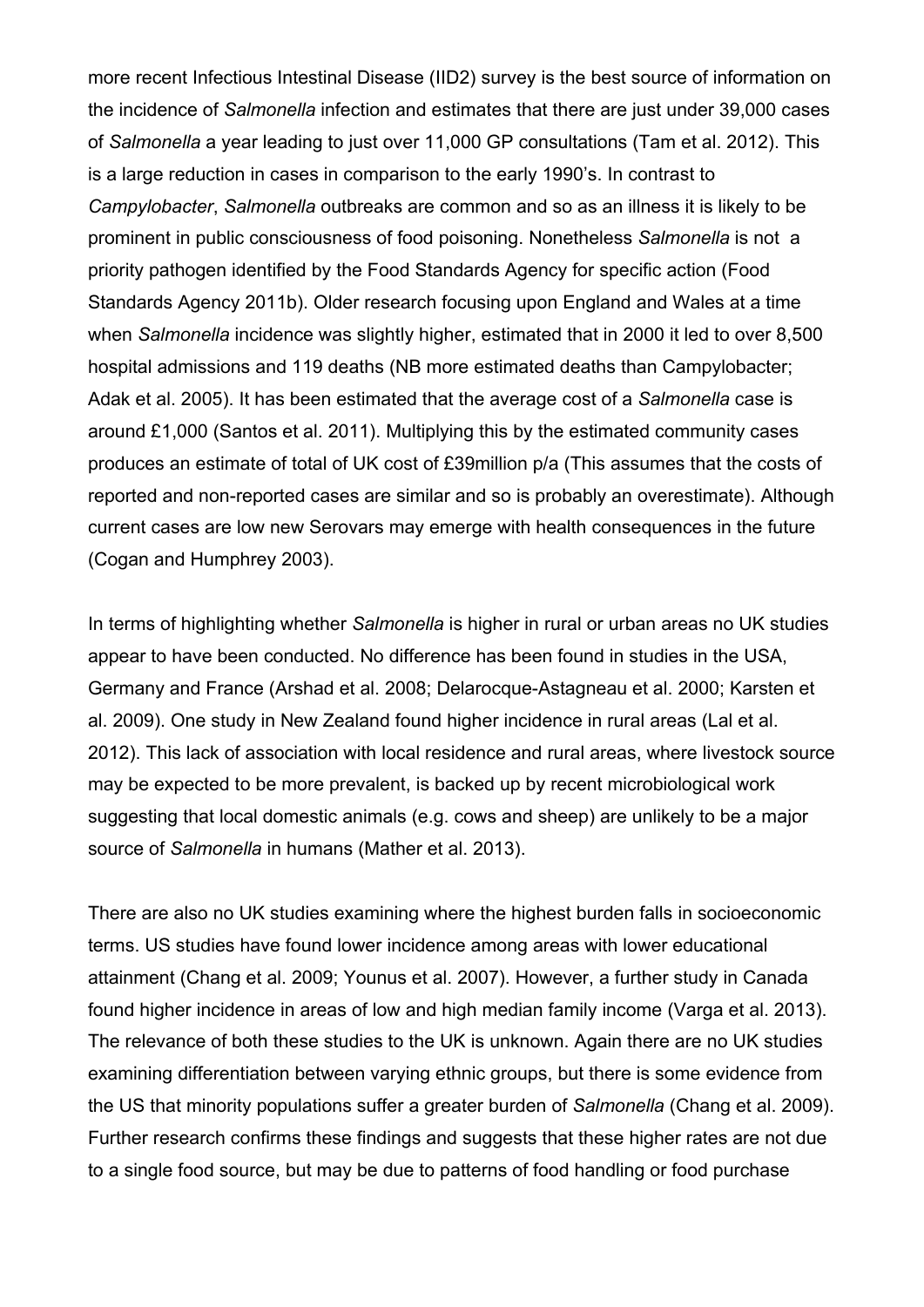among these populations [\(Quinlan 2013\)](#page-18-10). Again the relevance of these data to the UK is unknown.

In terms of the age distribution of cases there is data available for England in 2010, indicating that the reported highest incidence is in the under 4s (395 cases / million) falling to 113 cases / million in the 5-9 age bracket and 77 cases / million in the 10-14 year age bracket. From age 15 upwards the incidence is fairly constant at between 86 – 93 cases / million [\(Health Protection Agency 2011\)](#page-16-4). A similar age distribution is reported in Scotland [\(Health Protection Scotland and Food Standards Agency \(Scotland\) 2013\)](#page-16-10) and Northern Ireland [\(Public Health Agency 2013\)](#page-18-3). Although changes in age distribution have not been reported, the increasing use of proton pump inhibitors may increase susceptibility to *Salmonella* [\(Leonard et al. 2007\)](#page-17-11). The use of these in the older population is increasing.

# **Climate Change Impacts;** *Campylobacter*

This review has presented evidence that *Campylobacter* is associated with weather; incidence is greater in the summer and during periods of warmer weather incidence is also elevated. Therefore, it would seem a logical extension to assume that climate change would have an impact upon this disease. Although European Infectious Disease experts share a broad agreement that climate change will impact upon *Campylobacter*, this does not appear to be the case in the UK [\(Semenza et al. 2012\)](#page-18-11). However, this is somewhat at odds with other UK sources [\(e.g. North West Public Health Observatory 2012\)](#page-18-12) which do suggest a moderate impact. This ambiguity may be due to uncertainty over the exact pathways through which weather affects incidence. Weather may be associated with *Campylobacter* but we are unsure as to why. However, outside the UK there are some projections of changes in *Campylobacter* as a result of climate change. Cullen [\(2009\)](#page-15-9) projects increases in *Campylobacter* in Ireland of between 2 and 3%. A study in Montreal forecasts that by 2055, *Campylobacter* could increase 23% resulting in about 4,000 additional cases [\(Allard et al. 2011\)](#page-15-10). However, given that such studies effectively treat the mechanisms involved as a "black box" it could be argued that these projections are highly uncertain. Until there is more understanding of the causal mechanisms, estimating future *Campylobacter* incidence appears somewhat premature.

[Schijven et al. \(2013\)](#page-18-13) examines the use of a decision support tool for determining the links between *Campylobacter* and climate change. Instead of simply examining associations between weather and *Campylobacter* they use a Quantitative Microbial Risk Assessment approach and split their analysis into a number of pathogen pathways (drinking water,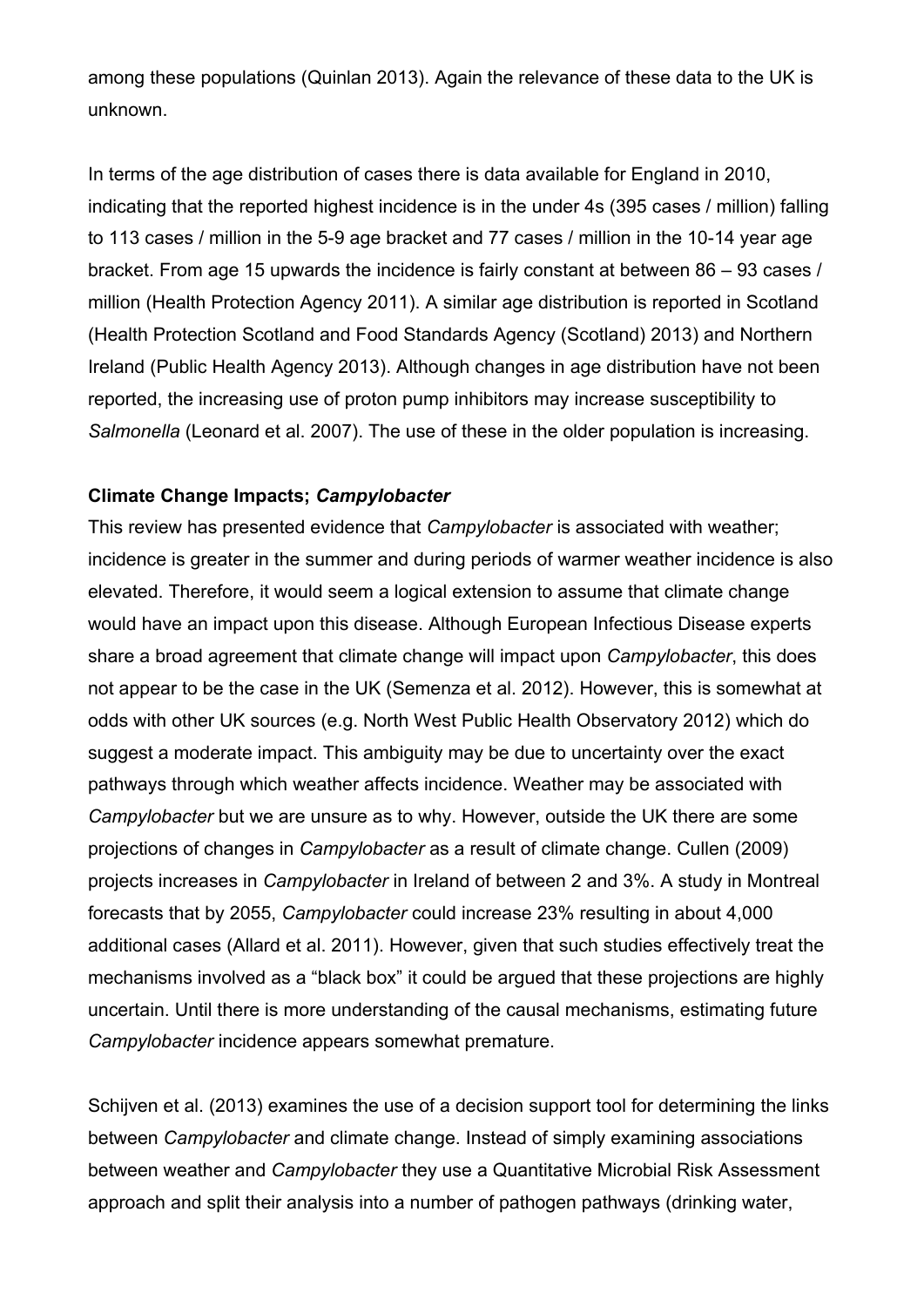bathing water, oysters and chicken fillet). Within each pathway a number of models are used to estimate climate change impacts. For example the chicken fillet pathway consists of a prevalence in poultry flocks module, a consumption of chicken module and a dose response module. The results indicate that *Campylobacter* cases associated with poultry consumption are likely to increase under climate change whereas risks associated with the drinking water pathway are likely to decrease due to increased inactivation in warmer temperatures. Current UK research [\(www.enigmaproject.org.uk\)](http://www.enigmaproject.org.uk/) is attempting to analyse the environmental influence on a number of transmission pathways and use these to predict changes in disease due to climate change. Such disaggregated approaches appear to offer a potential way forward.

## **Climate Change Impacts;** *Salmonella*

Like *Campylobacter* there are strong links between *Salmonella* and the environment especially ambient temperature. However, in contrast to *Campylobacter* there is a much clearer biological mechanism explaining why higher temperature leads to a higher incidence of *Salmonella*. At elevated ambient temperatures *Salmonella* reproduction is enhanced. However, in spite of this biological mechanism, UK Infectious Disease experts still do not consider *Salmonella* to be one of the diseases most likely to be affected by climate change [\(Semenza et al. 2012\)](#page-18-11). This may be because control measures appear to have substantially reduced the disease burden since the early 1990's to the point where it is not considered a priority pathogen.

Globally there have been some attempts to model future *Salmonella* increase, notably in Australia. A recent Australian study estimated by 2050 an extra 4000 – 7000 *Salmonella* cases annually in the country [\(Bambrick et al. 2008\)](#page-15-11). A second Australian study found that, assuming that all other factors remain constant, salmonellosis might increase by up to 33% by 2030, and 56% by 2050 in South Australia [\(Zhang et al. 2012\)](#page-19-4). A recent study in Europe under the climate change A1B scenario, estimated that the number of *Salmonella* cases could increase by between 5,600 and 6,800  $(5.6 - 6.8%)$  by the 2020's and by 9,300 to 16,900 (9.3 – 16.9%) by the 2080's depending upon the level of mitigation. No specific details are provided for the UK although the study does highlight the UK as one of a number of countries where the largest increases in cases occurs, relative to population [\(Kovats et al. 2011\)](#page-17-12). It is not clear from the report whether this is a real effect or due to differential reporting across the EU.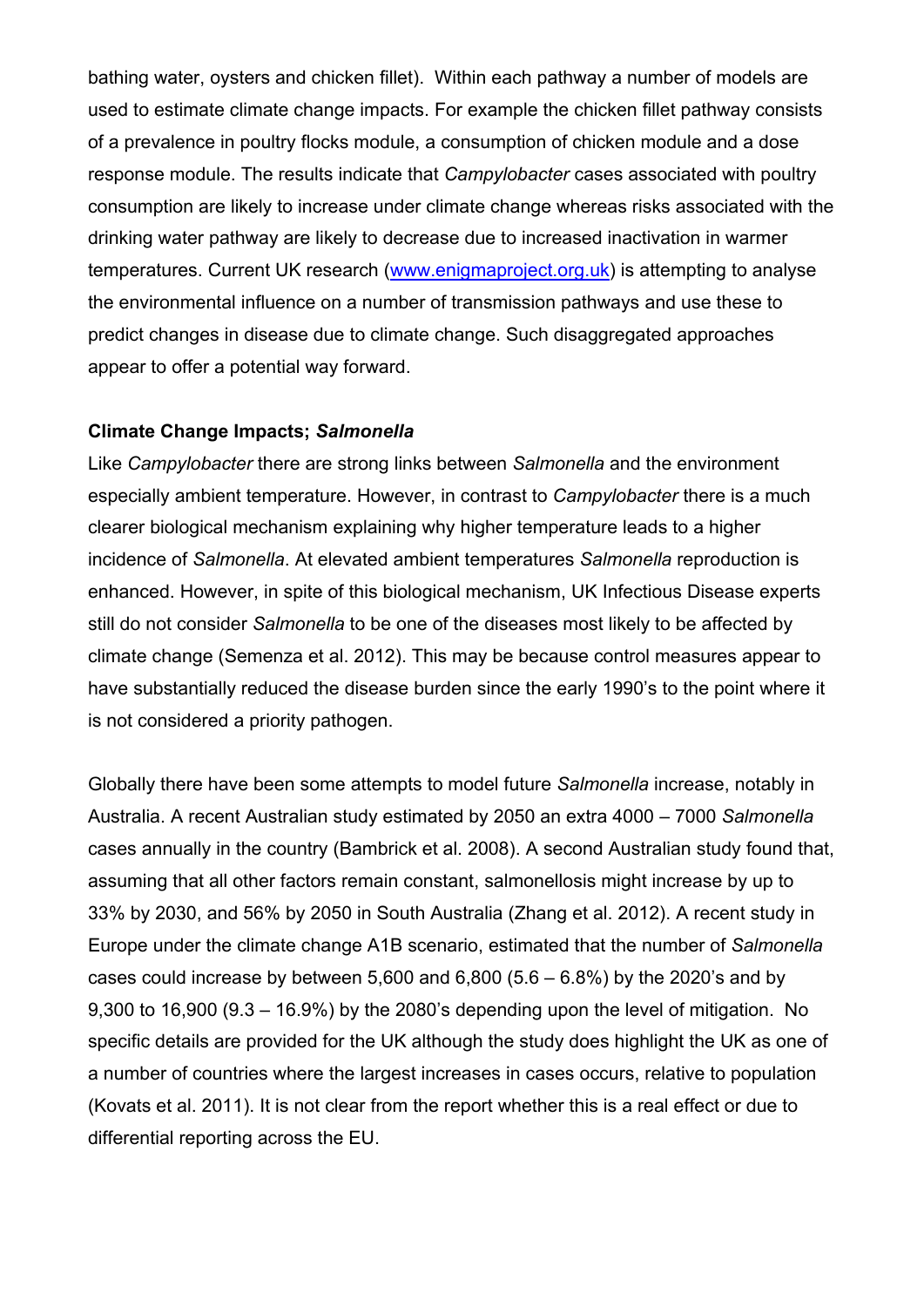## **Climate Change; Other Potential Impacts**

In addition to *Salmonella* and *Campylobacter* other intestinal infectious diseases vary seasonally or are sensitive to weather conditions. Consequently climate change could affect many other intestinal infectious diseases. This could occur through indirect mechanisms such as changes to animal husbandry or changes to the ecological systems in which these organisms live. However, currently there is a lack of evidence on which organisms are likely to be affected and what the public health importance of these may be. For example recent work has indicated that warming sea-temperatures are driving vibrio disease in temperature regions [\(Baker-Austin et al. 2013\)](#page-15-12) but the public health consequences for the UK remain unclear. There are also many different mechanisms through which pathogen prevalence changes could occur, such as changing animal husbandry affecting animal to animal transmission, or new weather patterns altering the survival of pathogens in the environment [\(FAO 2008\)](#page-16-11). As a result of this complexity identifying systems and pathogens most likely to be affected is nearly impossible [\(FAO](#page-16-11)  [2008\)](#page-16-11). It is suggested that pathogens with low infective doses are most likely to be affected by climate change (e.g. enteric viruses, *Shigella* spp., enterohemorrhagic *E. coli* strains and parasitic protozoa). Those with significant environmental persistence (e.g. enteric viruses and parasitic protozoa) are likely to be most affected alongside pathogens with recognised stress tolerance responses to pH and temperature (e.g. enterohemorrhagic *E. coli* and *Salmonella* ) [\(FAO 2008\)](#page-16-11).

#### **Other Food-borne Effects**

In addition to gastrointestinal infections climate change may have other impacts on food quality. For example within agriculture one impact of climate change may be changes to the seasonal patterns and abundances of pest species and plant diseases both in the UK and globally. Boxall et al., [\(2009\)](#page-15-13) highlight that these changes will lead farmers to alter their use of herbicides, pesticides [\(Hirschi et al. 2012\)](#page-16-12) and fungicides in response. This may alter the levels of these residues in food. However, predicting the exact consequences is challenging, as highlighted by Chen and McCarl [\(2001\)](#page-15-14). This study examined the likely influence of climate changes upon pesticide usage in the US and found that the response varied between crop type and also between geographical location. Their results indicated that in overall terms, pesticide usage would increase under climate change. The same could be argued for livestock management, as higher temperatures may increase the incidence of vectors, hosts or even new pathogens in livestock [\(Harrus](#page-16-13)  [and Baneth 2005\)](#page-16-13), leading to altered use of biocides and veterinary medicines [\(Kemper](#page-17-13)  [2008\)](#page-17-13), resulting in changed levels of residues in food.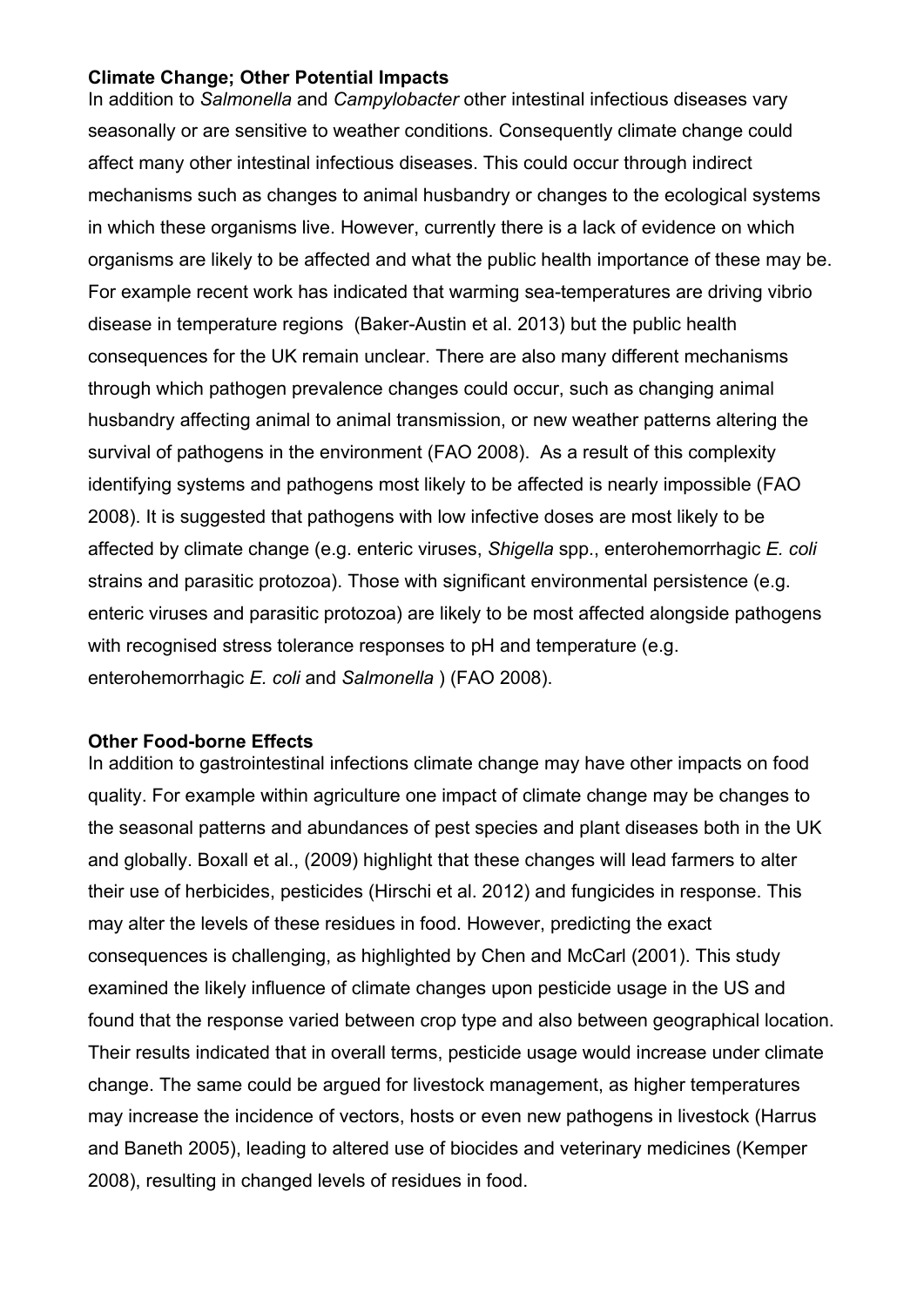In addition to changing farming practices, climate change may also affect the transport of food contaminants. Changing soil properties may affect the bioavailability of heavy metals [\(Boxall et al. 2009\)](#page-15-13), while more extreme weather could increase the transport of contaminants by flooding. Climate change might affect the rate of transport of contaminants and also the type of material being transported. For example, the extreme flooding associated with hurricanes Rita and Katrina in the US were found to have mobilised previously untouched highly contaminated urban soils [\(Plumlee et al. 2007\)](#page-18-14).

Another likely impact of climate change is rising food prices. A recent study, the Inter-Sectoral Impact Model Intercomparison Project, estimates that by 2050 globally crop yields will decline by 17% but with differences depending upon region, climate model, crop model and crop type [\(Nelson et al. 2014\)](#page-18-15). In total, taking into account farming adaptation (varying input use and management practices, and expanding production into new areas) an overall yield reduction of 11% is projected. This is estimated to produce a 20% increase in crop prices but this effect will vary by region and crop type.

If food prices rise under climate change then this is a public health concern as rising prices often result in less healthy food choices [\(Cummins and Macintyre 2006\)](#page-15-15). Of particular concern is that highly processed foods with high sugar and fat contents (i.e. less healthy foods) are often cheaper than healthier alternatives. More processed food is also less sensitive to food price rises as the cost of the raw ingredients is a smaller component of the total cost. Therefore, increases in food prices may lower the quality of dietary intakes and lower nutritional status. It could also elevate obesity risk. These impacts often fall hardest upon the poor [\(Green et al. 2013\)](#page-16-14) and so have the potential to elevate current inequalities in obesity. For example in the UK, obesity rates are highest amongst women of lower social class [\(National Obesity Observatory 2012\)](#page-17-14) and rising food prices may increase these inequalities. For men there appears to be less inequality in obesity prevalence. Further impacts of climate change upon the nutritional quality of food are presented elsewhere [\(Lake et al. 2012\)](#page-17-0).

#### **Climate Change Adaptation**

In terms of future risks to food from climate change and how these may be adapted to, it is important to recognise that agriculture and food processing are strictly regulated to minimise food-borne disease risks in the UK. For example the EU Food Hygiene Regulations [\(EC 2004\)](#page-16-15) sets down basic food hygiene rules across the EU. Regulations such as these provide the UK with resilience against any changes in food-borne disease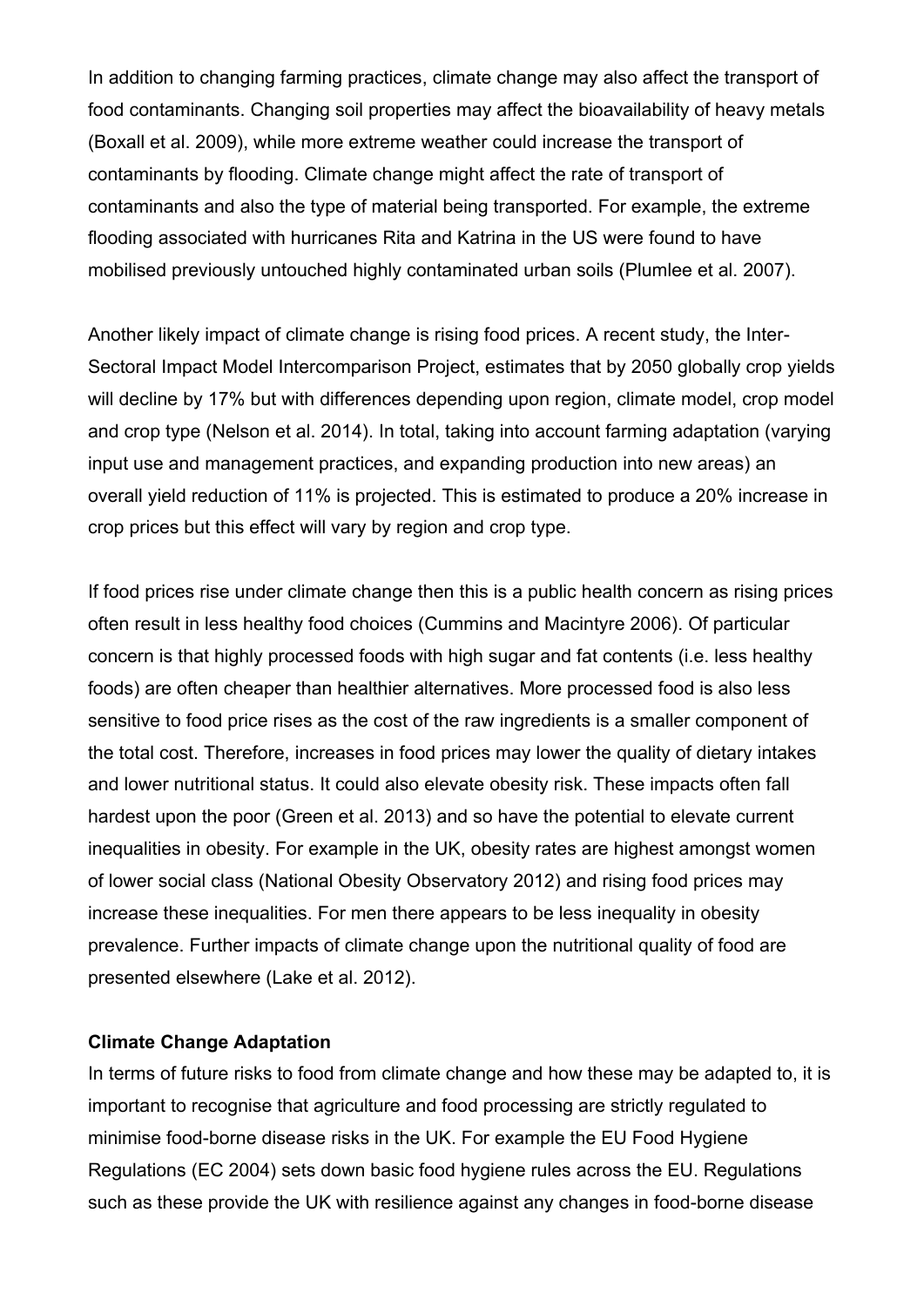threats associated with climate change. In addition, the monitoring of the levels of diseasecausing agents, such as *Salmonella* and *Campylobacter* in food, is essential. Across the UK this is the responsibility of the Food Standards Agency, Public Health bodies (Public Health England, Public Health Wales, Health Protection Scotland, and the Public Health Agency for Northern Ireland) and other public and private bodies. The monitoring of food quality is vitally important for food produced outside of the EU where the UK has less control on production methods.

Financial and logistical constraints mean that monitoring can only test a tiny fraction of food, highlighting the importance of HACCP (Hazard Analysis and Critical Control Point) type risk assessment along the entire food chain. This could be used to find areas experiencing notable climate change or rapid adaptations by agriculture. In such areas, changes to food-borne disease risks are most likely.

Resilience against and adaptations to food-borne disease threats benefit public health through reduced illness. They also have potential benefits for the agricultural sector, manufacturers and retailers through reduced costs associated with product recalls and loss of consumer confidence in the UK and worldwide. However, reducing food-borne illness often costs money and it is important to ensure the cost-effectiveness of any interventions.

The monitoring of human disease associated with food consumption is also important in terms of adaptation. This was recently highlighted by the VTEC O104 outbreak in Germany in 2011 which was identified through health surveillance [\(Chattaway et al. 2011\)](#page-15-16) and led to measures to control the disease outbreak. In the UK Public Health Bodies of the UK identify food-borne disease. These bodies identify food-borne disease outbreaks as well as longer term trends in incidence. An excellent example of health surveillance leading to adaptation is the report into the deaths of 19 people from *Salmonella* Typhimurium in 1984 at the Stanley Royd hospital. The report into this outbreak led to food safety improvements across the UK [\(Hugill 1986\)](#page-17-15). More problematic are incidences of food borne illness imported from overseas where the UK has less ability to investigate and act. However, though the EU wide Rapid Alert System for Food and Feeds the UK is alerted to food safety issues as they arise within other member states.

If human disease outbreaks are detected or food monitoring detects abnormalities, then food chain traceability is another essential element of adaptation to respond to issues as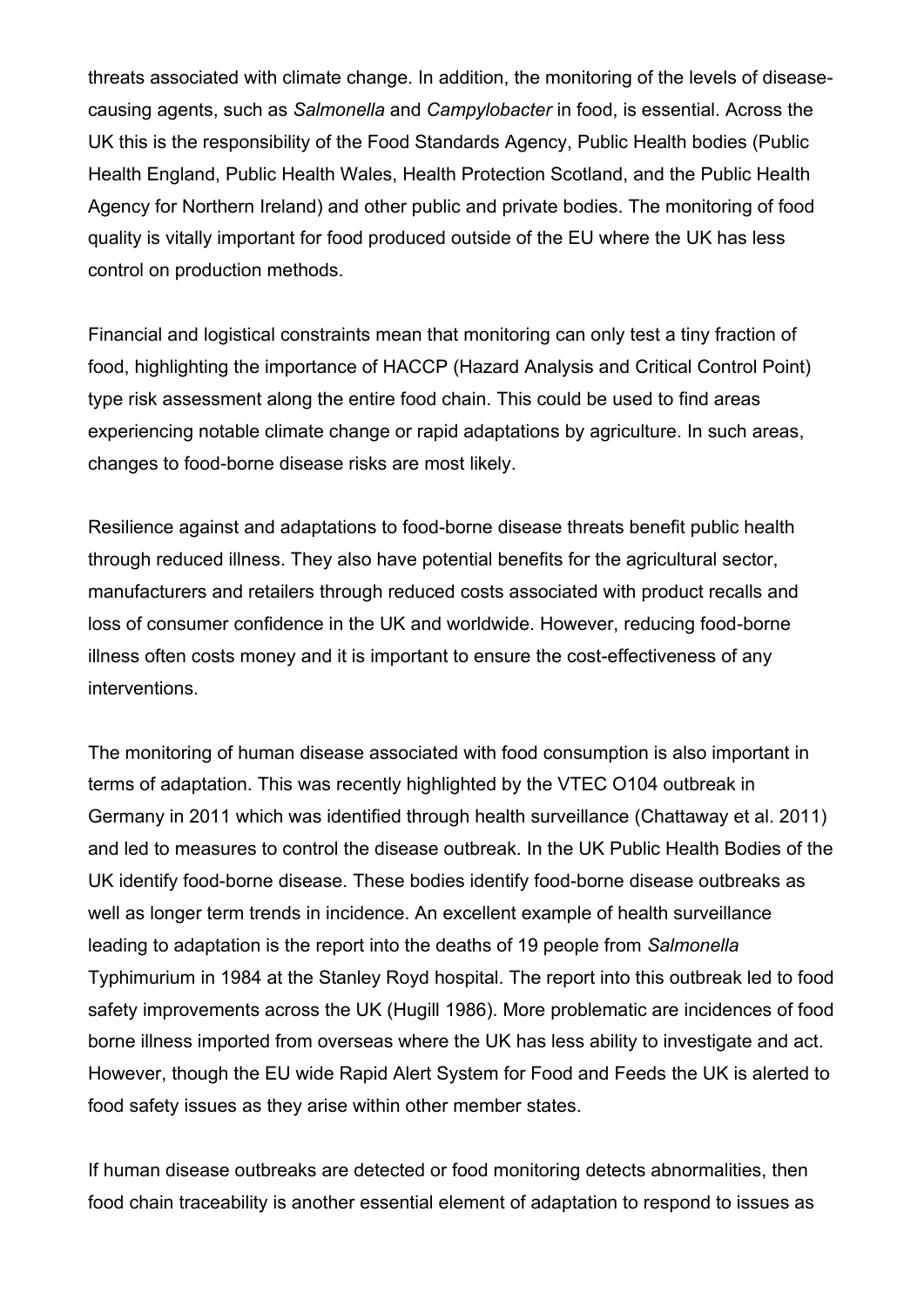they arise. This is essential because, as highlighted by the recent horse meat issue, food chains can be complex [\(Food Standards Agency 2013\)](#page-16-16). This is covered by the EU General Food Law Regulation which contains requirements for food chain traceability.

Climate change moves the climate into unknown territory and this could make current regulations and food monitoring inadequate to deal with future threats. Horizon scanning is one way that such threats could be anticipated. This highlights the need for horizon scanning to predict threats and the importance of groups such as the Human Animal Infections and Risk Surveillance (HAIRS) group which identify and evaluate threats posed by new or re-emerging infectious diseases. Given the large uncertainties created by climate change systems such as food early warning systems [\(Marvin et al. 2009\)](#page-17-16) or food risk detection systems [\(Groeneveld et al. 2008\)](#page-16-17) play an important role in mitigating and adapting to climate change induced food threats.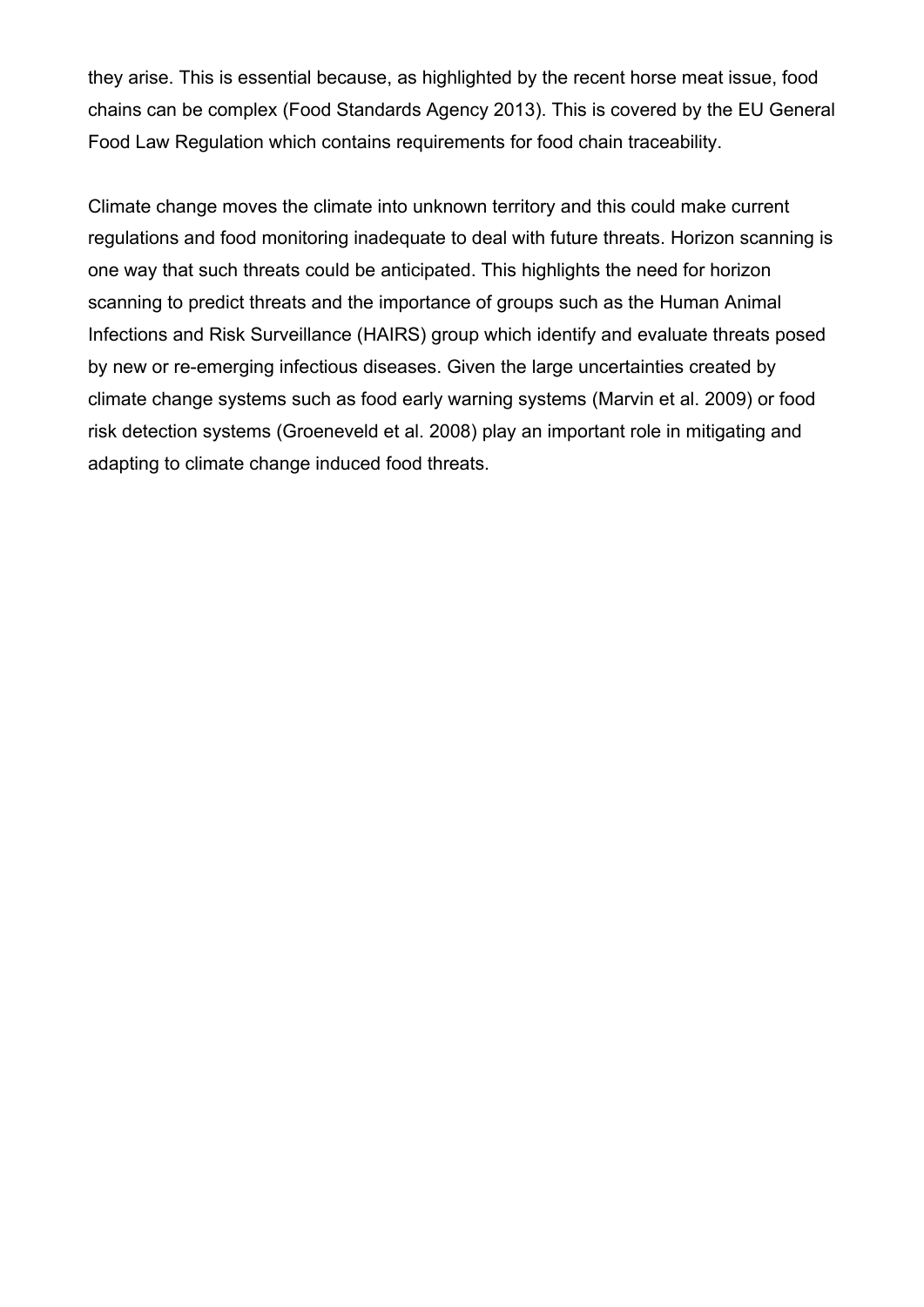# **Conclusions / Evidence Gaps**

This paper has highlighted many pathways through which food may be affected by climate change. However, it has also highlighted that many of these impacts may be indirect and that only a few of these potential impacts have been examined rigorously. Consequently there is a huge degree of uncertainty as to what the overall impact of climate change will be. Clearly there is much future work to be done and it is possible that some of the most notable consequences (e.g. emergence of new bacteria strains) are largely unknown.

One of the highlighted illnesses in this paper is Campylobacter, an important cause of gastrointestinal illness and an increasing public health issue. Although there is reasonable evidence that incidence is linked to the environment and weather, uncertainty as to the precise mechanisms makes it difficult to assess the likely impact of climate. Should climate change increase incidence, and should this follow the current patterns of illness then individuals of higher socioeconomic status and those living in more rural parts of the UK are most likely to be affected. Older and younger individuals are most at risk. Given the uncertainty as to the precise mechanisms through which the environment and weather affect Campylobacter, more research is urgently required.

*Salmonella* is another illness examined which exhibits positive associations with ambient temperature. In contrast to Campylobacter there is a clear understanding of some of the mechanisms underlying this association. So although climate change may increase incidence, because the incidence of *Salmonella* is declining in the UK these changes are likely to be relatively small. Any changes are likely to affect the young and old disproportionally.

It is argued that the UK has a reasonable capacity to adapt to any changes in food safety associated with climate change. Agriculture and food processing are highly controlled industries and regular monitoring of food quality is undertaken. In addition, monitoring of disease outbreaks and sporadic cases occur and such information is often used to improve public health. Therefore, should climate change increase disease incidence it is likely that the UK will be able to reasonably adapt to the impacts. However, in a new climate regime the ability of current regulations and monitoring to deal with new threats is unknown. This report highlights horizon scanning or real time food early warning systems as useful tools as we move into a more uncertain future.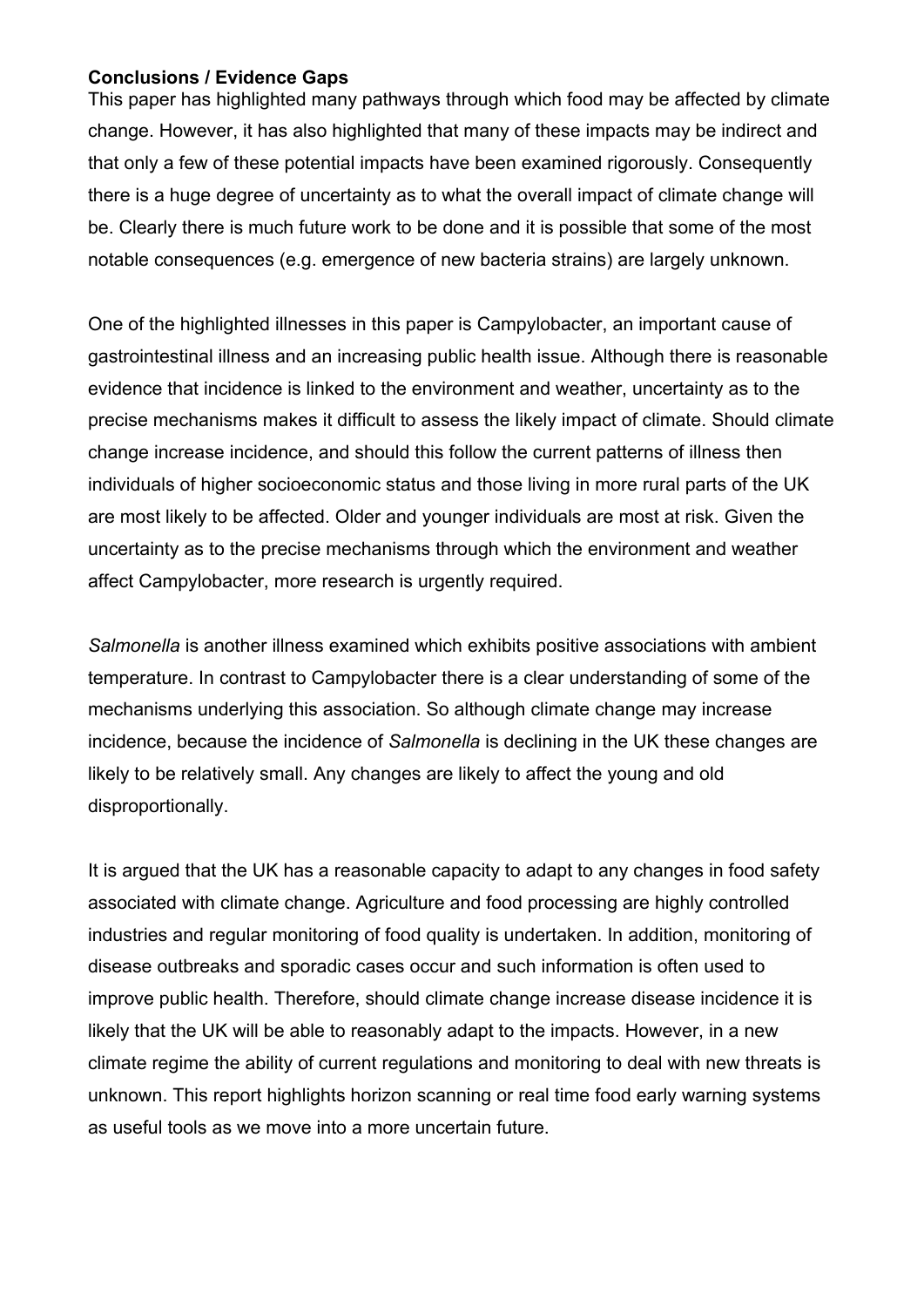# **References**

<span id="page-15-0"></span>Adak GK, Meakins SM, Yip H, Lopman BA, O'Brien SJ. 2005. Disease risks from foods, england and wales, 1996–2000. Emerging Infectious Diseases 11.

<span id="page-15-10"></span>Allard R, Plante C, Garnier C, Kosatsky T. 2011. The reported incidence of campylobacteriosis modelled as a function of earlier temperatures and numbers of cases, montreal, canada, 1990-2006. International Journal of Biometeorology 55:353-360.

<span id="page-15-2"></span>Allen VM, DG. N. 2005. Food standards agency report commissioned project ms0004; evidence for the effectiveness of biosecurity to exclude campylobacter from poultry flocks. London:Food Standards Agency.

<span id="page-15-7"></span>Arshad MM, Wilkins MJ, Downes FP, Rahbar MH, Erskine RJ, Boulton ML, et al. 2008. Epidemiologic attributes of invasive non-typhoidal salmonella infections in michigan, 1995- 2001. International Journal of Infectious Diseases 12:176-182.

<span id="page-15-12"></span>Baker-Austin C, Trinanes JA, Taylor NGH, Hartnell R, Siitonen A, Martinez-Urtaza J. 2013. Emerging vibrio risk at high latitudes in response to ocean warming. Nature Climate Change 3:73-77.

<span id="page-15-11"></span>Bambrick H, Dear K, Woodruff R, Hanigan I, McMichael A. 2008. Garnaut climate change review; the impacts of climate change on three health outcomes: Temperature-related mortality and hospitalisations, salmonellosis and other bacterial gastroenteritis, and population at risk from dengue.

<span id="page-15-1"></span>BBSRC, FSA, DEFRA, Scottish Government. 2010. Uk research and innovation strategy for campylobacter in the food chain 2010-2015. London:HMSO.

<span id="page-15-4"></span>Bibby P, Shepherd J. 2001. Developing a new classification of urban and rural areas for policy purposes. Available:

[http://www.statistics.gov.uk/geography/downloads/Methodology\\_Report.pdf.](http://www.statistics.gov.uk/geography/downloads/Methodology_Report.pdf)

<span id="page-15-13"></span>Boxall ABA, Hardy A, Beulke S, Boucard T, Burgin L, Falloon PD, et al. 2009. Impacts of climate change on indirect human exposure to pathogens and chemicals from agriculture. Environmental Health Perspectives 17:508-514.

<span id="page-15-5"></span>Chandola T, Bartley M, Wiggins R, Schofield P. 2003. Social inequalities in health by individual and household measures of social position in a cohort of healthy people. Journal of Epidemiology and Community Health 57:56-62.

<span id="page-15-8"></span>Chang M, Groseclose SL, Zaidi AA, Braden CR. 2009. An ecological analysis of sociodemographic factors associated with the incidence of salmonellosis, shigellosis, and e. Coli o157:H7 infections in us counties. Epidemiology and Infection 137:810-820.

<span id="page-15-16"></span>Chattaway MA, Dallman T, Okeke IN, Wain J. 2011. Enteroaggregative e. Coli o104 from an outbreak of hus in germany 2011, could it happen again? Journal of Infection in Developing Countries 5:425-436.

<span id="page-15-14"></span>Chen C, McCarl B. 2001. Pesticide usage as influenced by climate: A statistical investigation. Climatic Change 50:475-487.

<span id="page-15-6"></span>Cogan TA, Humphrey TJ. 2003. The rise and fall of salmonella enteritidis in the uk. Journal of Applied Microbiology Symposium Supplement 94:114S-119S.

<span id="page-15-9"></span>Cullen E. 2009. The impact of climate change on the future incidence of specified foodborne diseases in ireland. Epidemiology 60:S227-S228.

<span id="page-15-15"></span>Cummins S, Macintyre S. 2006. Food environments and obesity-neighbourhood or nation? International Journal of Epidemiology 35:100-104.

<span id="page-15-3"></span>Danis K, Di Renzi M, O'Neill W, Smyth B, McKeown P, Foley B, et al. 2009. Risk factors for sporadic campylobacter infection: An all-ireland case-control study. Euro surveillance :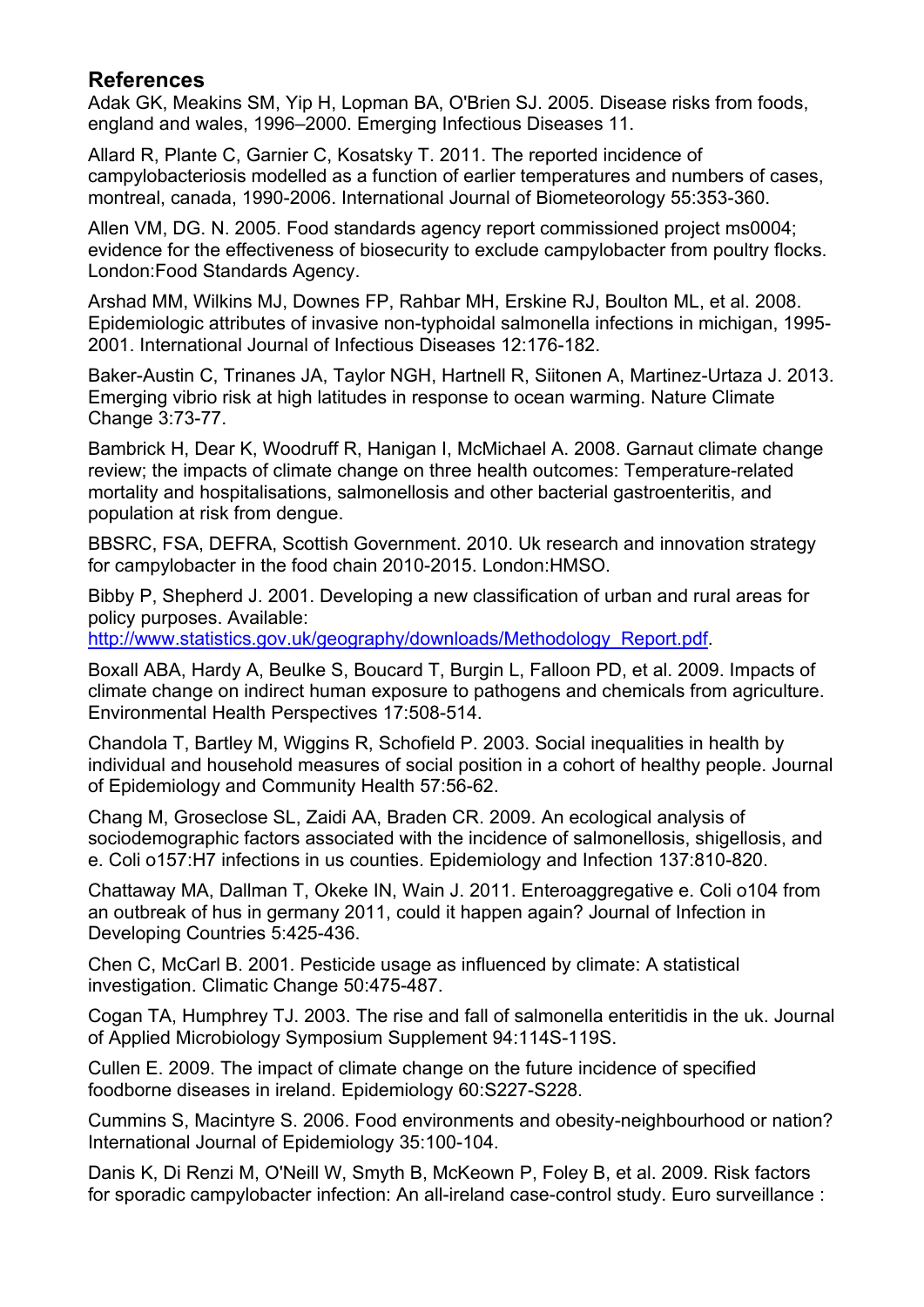bulletin européen sur les maladies transmissibles = European communicable disease bulletin 14.

<span id="page-16-2"></span>DEFRA. 2011. Basic horticultural statistics 2011. London:Department for Environment Food and Rural Affairs.

<span id="page-16-1"></span>DEFRA. 2013. Food statistics pocketbook 2013 - in year update. London:Department for Environment Food and Rural Affairs.

<span id="page-16-9"></span>Delarocque-Astagneau E, Bouillant C, Vaillant V, Bouvet P, Grimont PAD, Desenclos JC. 2000. Risk factors for the occurrence of sporadic salmonella enterica serotype typhimurium infections in children in france: A national case-control study. Clinical Infectious Diseases 31:488-492.

<span id="page-16-15"></span>EC. 2004. Regulation (ec) no 852/2004 of the european parliament and of the council of 29 april 2004 on the hygiene of foodstuffs. Official Journal of the European Communities L 226.

<span id="page-16-7"></span>Ethelberg S, Simonsen J, Gerner-Smidt P, Olsen KEP, Mølbak K. 2005. Spatial distribution and registry-based case-control analysis of campylobacter infections in denmark, 1991-2001. American Journal of Epidemiology 162:1008-1015.

<span id="page-16-11"></span>FAO. 2008. Climate change: Implications for food safety. Rome:Food and Agriculture Organisation.

<span id="page-16-3"></span>Food and Drink Federation. 2012. Uk food & drink export performance full year 2012 London.

<span id="page-16-0"></span>Food Standards Agency. 2011a. The second study of infectious intestinal disease in the community (iid2 study). London:Food Standards Agency.

<span id="page-16-6"></span>Food Standards Agency. 2011b. Foodborne disease strategy 2010-2015; an fsa programme for the reduction of foodborne disease in the uk. Lonon:Food Standards Agency.

<span id="page-16-16"></span>Food Standards Agency. 2013. Update on investigation into horse and pig DNA in beef products; 16th january 2013.

<span id="page-16-8"></span>Gillespie IA, O'Brien SJ, Penman C, Tompkins D, Cowden J, Humphrey TJ. 2008. Demographic determinants for campylobacter infection in england and wales: Implications for future epidemiological studies. Epidemiology and Infection 136:1717-1725.

<span id="page-16-14"></span>Green R, Cornelsen L, Dangour AD, Turner R, Shankar B, Mazzocchi M, et al. 2013. The effect of rising food prices on food consumption: Systematic review with meta-regression. BMJ (Clinical research ed) 346.

<span id="page-16-17"></span>Groeneveld R, Willems D, Broekstra J, van den Broek W, Top J. 2008. Erdss: Emerging risk detection support system. Wageningen:Agrotechnology and Food Sciences Group.

<span id="page-16-13"></span>Harrus S, Baneth G. 2005. Drivers for the emergence and re-emergence of vector-borne protozoal and bacterial diseases. International Journal for Parasitology 35:1309-1318.

<span id="page-16-4"></span>Health Protection Agency. 2011. Gastrointestinal infections annual report, 2010. London:Health Protection Agency.

<span id="page-16-5"></span>Health Protection Scotland. 2013. Campylobacter, scotland, annual totals

<span id="page-16-10"></span>Health Protection Scotland and Food Standards Agency (Scotland). 2013. Joint annual report on infectious intestinal disease associated with foodborne illness in scotland.Health Protection Scotland.

<span id="page-16-12"></span>Hirschi M, Stoeckli S, Dubrovsky M, Spirig C, Calanca P, Rotach MW, et al. 2012. Downscaling climate change scenarios for apple pest and disease modeling in switzerland. Earth System Dynamics 3:33-47.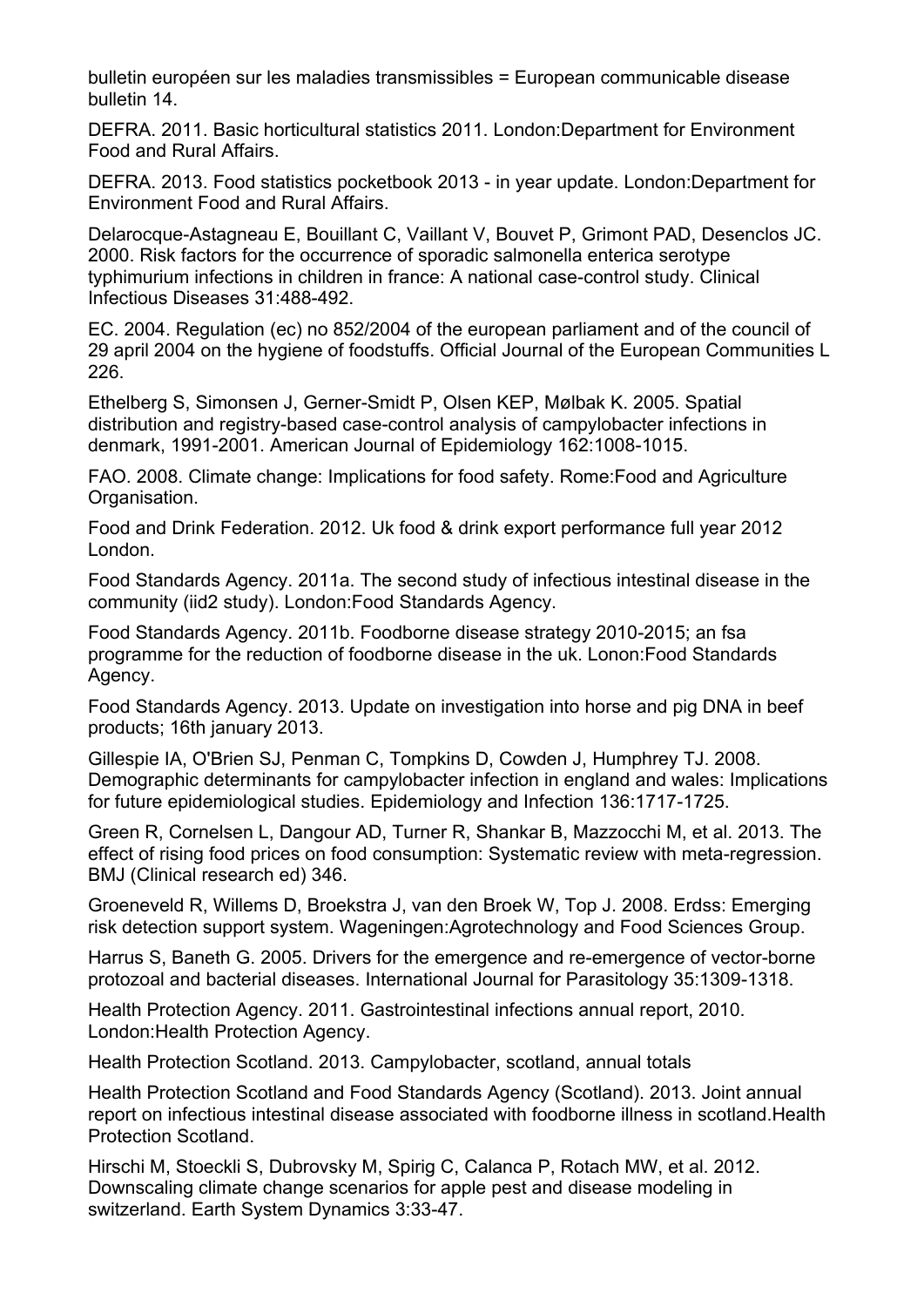<span id="page-17-15"></span>Hugill J. 1986. The report of the committee of inquiry into an outbreak of food poisoning at stanley royd hospital, cmnd 9716. London:HMSO.

<span id="page-17-8"></span>Karsten C, Baumgarte S, Friedrich AW, Von Eiff C, Becker K, Wosniok W, et al. 2009. Incidence and risk factors for community-acquired acute gastroenteritis in north-west germany in 2004. European Journal of Clinical Microbiology and Infectious Diseases 28:935-943.

<span id="page-17-13"></span>Kemper N. 2008. Veterinary antibiotics in the aquatic and terrestrial environment. Ecological Indicators 8:1-13.

<span id="page-17-3"></span>Kovats RS, Edwards SJ, Charron D, Cowden J, D'Souza RM, Ebi KL, et al. 2005. Climate variability and campylobacter infection: An international study. International Journal of Biometeorology 49:207-214.

<span id="page-17-12"></span>Kovats S, Lloyd S, Hunt A, Watkiss P, eds. 2011. Technical policy briefing note 5: The impacts and economic costs on health in europe and the costs and benefits of adaptation, results of the ec rtd climatecost project. . Sweden:Stockholm Environment Institute.

<span id="page-17-2"></span>Lake IR, Gillespie IA, Bentham G, Nichols GL, Lane C, Adak GK, et al. 2009a. A reevaluation of the impact of temperature and climate change on foodborne illness. Epidemiology and Infection:1-10.

<span id="page-17-6"></span>Lake IR, Nichols G, Harrison FCD, Bentham G, Sari Kovats R, Grundy C, et al. 2009b. Using infectious intestinal disease surveillance data to explore illness aetiology; a cryptosporidiosis case study. Health and Place 15:333-339.

<span id="page-17-0"></span>Lake IR, Hooper L, Abdelhamid A, Bentham G, Boxall ABA, Draper A, et al. 2012. Climate change and food security: Health impacts in developed countries. Environmental Health Perspectives 120:1520-1526.

<span id="page-17-9"></span>Lal A, Baker MG, French NP, Dufour M, Hales S. 2012. The epidemiology of human salmonellosis in new zealand, 1997-2008. Epidemiology and Infection 140:1685-1694.

<span id="page-17-11"></span>Leonard J, Marshall JK, Moayyedi P. 2007. Systematic review of the risk of enteric infection in patients taking acid suppression. American Journal of Gastroenterology 102:2047-2056.

<span id="page-17-5"></span>Levesque S, Fournier E, Carrier N, Frost E, D. Arbeit R, Michaud S. 2013. Campylobacteriosis in urban versus rural areas: A case-case study integrated with molecular typing to validate risk factors and to attribute sources of infection. PLoS ONE 8.

<span id="page-17-7"></span>MacRitchie LA, Hunter CJ, Strachan NJC. 2013. A population-based exposure assessment of risk factors associated with gastrointestinal pathogens: A campylobacter study. Epidemiology and Infection 141:976-986.

<span id="page-17-16"></span>Marvin HJP, Kleter GA, Prandini A, Dekkers S, Bolton DJ. 2009. Early identification systems for emerging foodborne hazards. Food and Chemical Toxicology 47:915-926.

<span id="page-17-10"></span>Mather AE, Reid SWJ, Maskell DJ, Parkhill J, Fookes MC, Harris SR, et al. 2013. Distinguishable epidemics of multidrug-resistant salmonella typhimurium dt104 in different hosts. Science 341:1514-1517.

<span id="page-17-1"></span>McMichael AJ, Woodruff RE, Hales S. 2006. Climate change and human health: Present and future risks. Lancet 367:859-869.

<span id="page-17-14"></span>National Obesity Observatory. 2012. Adult obesity and socioeconomic status. (NOO data factsheet).

<span id="page-17-4"></span>Naumova EN, Jagai JS, Matyas B, DeMaria A, MacNeill IB, Griffiths JK. 2007. Seasonality in six enterically transmitted diseases and ambient temperature. Epidemiology and Infection 135:281-292.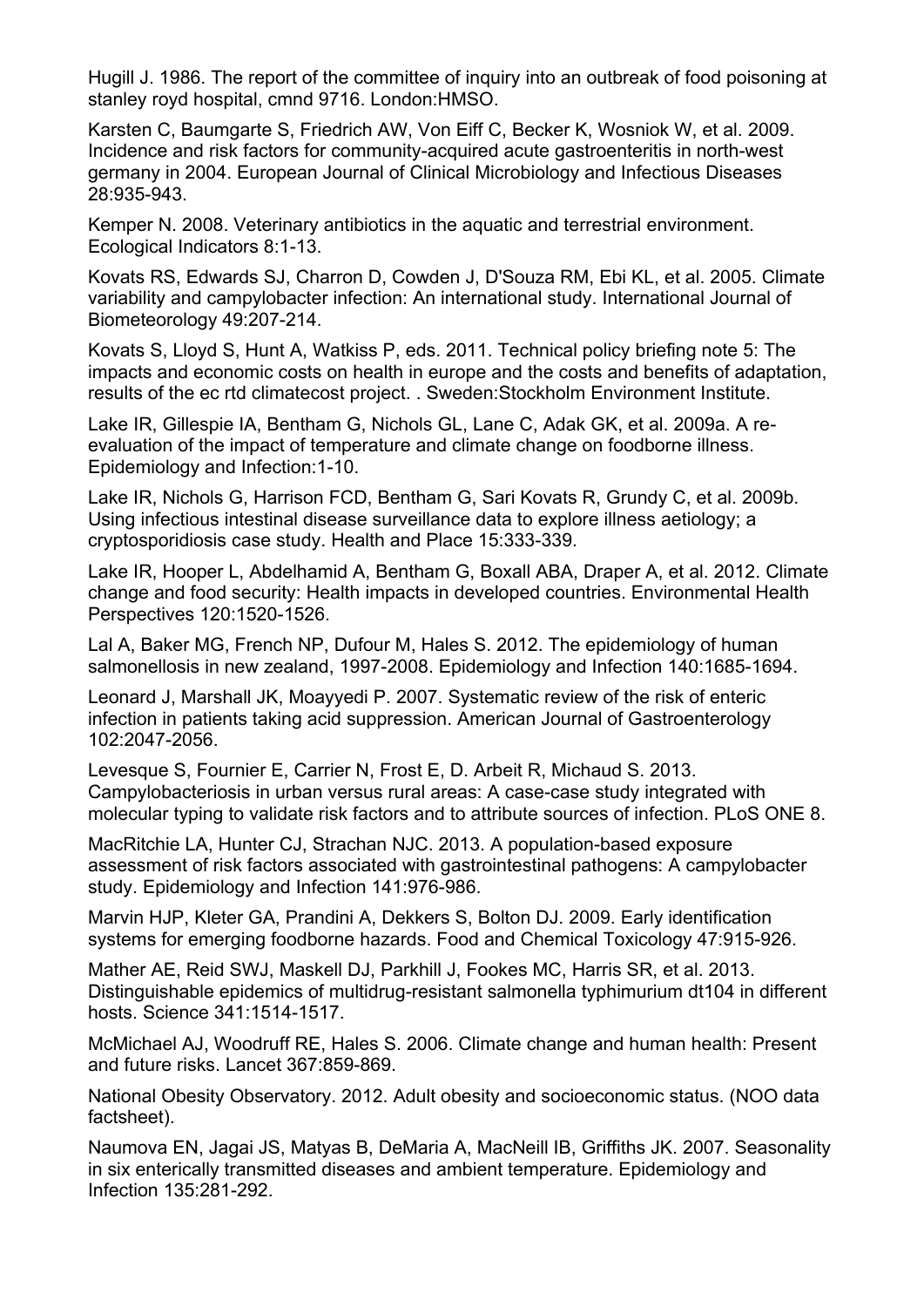<span id="page-18-15"></span>Nelson GC, Valin H, Sands RD, Havlík P, Ahammad H, Deryng D, et al. 2014. Climate change effects on agriculture: Economic responses to biophysical shocks. Proceedings of the National Academy of Sciences of the United States of America 111:3274–3279.

<span id="page-18-0"></span>Nichols GL, Richardson JF, Sheppard SK, Lane C, Sarran C. 2012. Campylobacter epidemiology: A descriptive study reviewing 1 million cases in england and wales between 1989 and 2011. BMJ Open 2.

<span id="page-18-12"></span>North West Public Health Observatory. 2012. The impact of climate change upon health and health inequalities in the north west of england.

<span id="page-18-8"></span>Pacanowski J, Lalande V, Lacombe K, Boudraa C, Lesprit P, Legrand P, et al. 2008. Campylobacter bacteremia: Clinical features and factors associated with fatal outcome. Clinical Infectious Diseases 47:790-796.

<span id="page-18-4"></span>Pasturel BZ, Cruz-Cano R, Goldstein RER, Palmer A, Blythe D, Ryan P, et al. 2013. Impact of rurality, broiler operations, and community socioeconomic factors on the risk of campylobacteriosis in maryland. American Journal of Public Health 103:2267-2275.

<span id="page-18-14"></span>Plumlee GS, Foreman WT, Griffin DW, Lovelace JK, Meeker GP, Demas CR. 2007. Characterization of flood sediments from hurricanes katrina and rita and potential implications for human health and the environment. In: Science and the storms: The usgs response to the hurricanes of 2005.

<span id="page-18-3"></span>Public Health Agency. 2013. Epidemiology of gastrointestinal infections in northern ireland; annual surveillance report 2012.

<span id="page-18-10"></span>Quinlan JJ. 2013. Foodborne illness incidence rates and food safety risks for populations of low socioeconomic status and minority race/ethnicity: A review of the literature. International journal of environmental research and public health 10:3634-3652.

<span id="page-18-9"></span>Santos AC, Roberts JA, Cook AJC, Simons R, Sheehan R, Lane C, et al. 2011. Salmonella typhimurium and salmonella enteritidis in england: Costs to patients, their families, and primary and community health services of the nhs. Epidemiology and Infection 139:742-753.

<span id="page-18-13"></span>Schijven J, Bouwknegt M, de Roda Husman AM, Rutjes S, Sudre B, Suk JE, et al. 2013. A decision support tool to compare waterborne and foodborne infection and/or illness risks associated with climate change. Risk Analysis 33:2154-2167.

<span id="page-18-11"></span>Semenza JC, Suk JE, Estevez V, Ebi KL, Lindgren E. 2012. Mapping climate change vulnerabilities to infectious diseases in europe. Environmental Health Perspectives 120:385-392.

<span id="page-18-7"></span>Smith-Palmer A, Cowden J. 2008. The epidemiology of campylobacter infection in scotland.Health Protection Scotland.

<span id="page-18-5"></span>Spencer SEF, Marshall J, Pirie R, Campbell D, Baker MG, French NP. 2012. The spatial and temporal determinants of campylobacteriosis notifications in new zealand, 2001-2007. Epidemiology and Infection 140:1663-1677.

<span id="page-18-6"></span>Strachan NJC, Gormley FJ, Rotariu O, Ogden ID, Miller G, Dunn GM, et al. 2009. Attribution of campylobacter infections in northeast scotland to specific sources by use of multilocus sequence typing. Journal of Infectious Diseases 199:1205-1208.

<span id="page-18-1"></span>Tam CC, Rodriguez LC, O'Brien SJ, Hajat S. 2006. Temperature dependence of reported campylobacter infection in england, 1989-1999. Epidemiology and Infection 134:119-125.

<span id="page-18-2"></span>Tam CC, Rodrigues LC, Viviani L, Dodds JP, Evans MR, Hunter PR, et al. 2012. Longitudinal study of infectious intestinal disease in the uk (iid2 study): Incidence in the community and presenting to general practice. Gut 61:69-77.